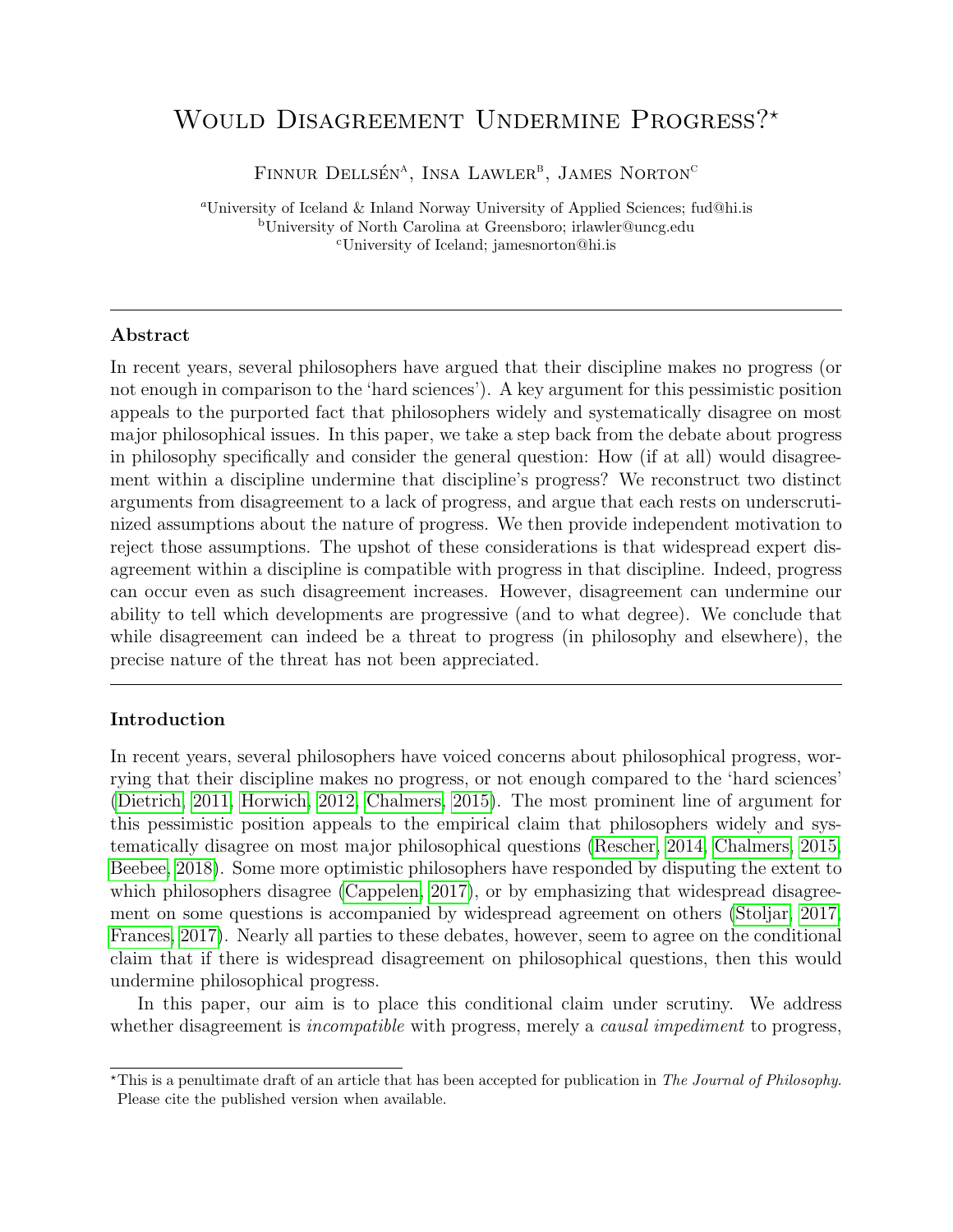or even just something that makes progress epistemically elusive. Our approach is to take a step back from the debate about philosophical progress and ask the more general question: How (if at all) would disagreement with respect to some question, within any given discipline, undermine that discipline's progress on that question?<sup>[1](#page-0-0)</sup> Addressing this issue sheds light on broader concerns about progress and disagreement, since philosophy is far from being the only academic discipline in which there are unresolved disagreements. Indeed, even within the 'hard sciences', disagreements regularly occur and sometimes persist. Our discussion therefore explores general issues about disagreement and progress that have thus far received insufficient attention.

We reconstruct two distinct arguments from disagreement to a lack of progress, and argue that each rests upon assumptions that ought to be rejected. Our discussion paints a more nuanced picture of the interaction between disagreement on a given question and progress on that question, both in general and in philosophy in particular. We argue that on a plausible understanding of what progress (in philosophy or elsewhere) consists in, disagreement need not undermine progress, even when it's widespread and persistent. Indeed, perhaps surprisingly, we make the case that progress can occur even as disagreement increases. With that said, we also illustrate how in the presence of certain patterns of disagreement we will often be unable to tell which developments are progressive (and to what degree). In addition, we suggest that while disagreement can play a causal role in impeding progress, it can also causally promote progress. We thus conclude that the extent to which disagreement threatens the possibility of progress has been overstated, while the extent to which it threatens our ability to identify progressive episodes has been underappreciated.

# 1. Progress and Disagreement

In this section, we start by considering the debates between optimists and pessimists about progress in philosophy and the role that disagreement has played in these debates (§[1.1\)](#page-1-0). We then explain and motivate our methodological approach of focusing on the general question of whether disagreement on some question, within any given discipline, undermines progress on that question (§[1.2\)](#page-3-0).

# <span id="page-1-0"></span>1.1. Philosophical Progress and Disagreement

Debates about philosophical progress have largely focused on whether, and the extent to which, philosophy has made progress in the past. Answering this question is not only intrin-

<sup>&</sup>lt;sup>1</sup>In focusing on progress with respect to answering a question, we focus on what is sometimes called *cognitive* [\(Niiniluoto, 2019,](#page-27-2) §2.1) or epistemic [\(Stoljar, 2017,](#page-27-1) 22) progress, i.e., the kind of progress that comes in the form of theories or explanations of some sort. We are thus not directly concerned with various other developments that are potentially progressive in a wider sense of the term, such as raising new questions, putting forth novel arguments, developing new research tools, or proposing entirely new frameworks within which questions are asked and answered — except in so far as such developments themselves *lead to* cognitive/epistemic progress, i.e., to progress with respect to answering some question. As an anonymous reader points out, some philosophers might contend that philosophical inquiry does not aim to make cognitive/epistemic progress at all, but rather aims only to question philosophical questions themselves or their frameworks. However, as is evident from the literature we discuss below, many philosophers do think that answering philosophical questions is an important aim of philosophical inquiry and that it is crucial to its progress. We share this assumption and take it for granted in what follows.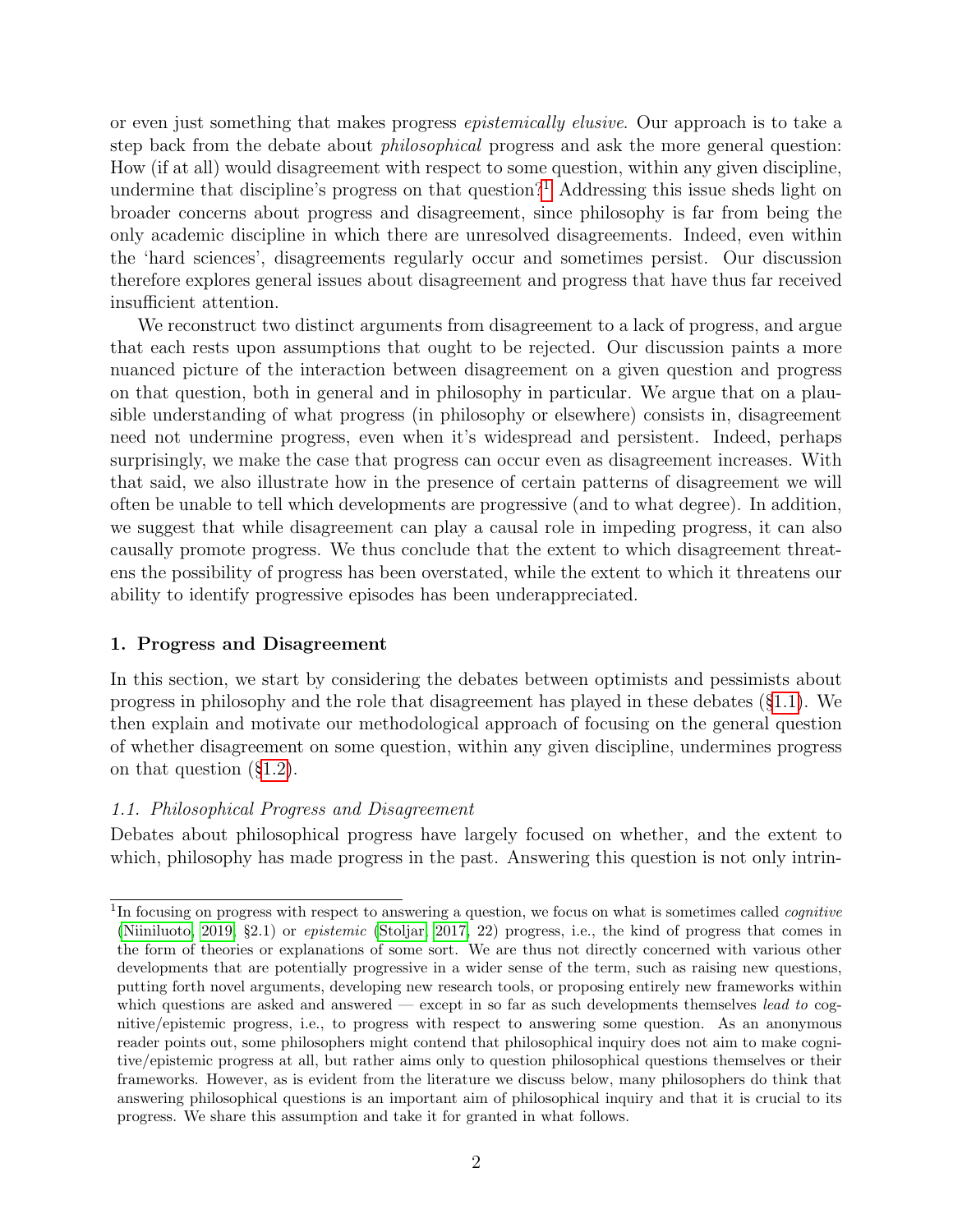sically important, but also valuable in providing an indication of whether, and the extent to which, philosophy is likely to make progress in the future. Indeed, some answers would seem to threaten our discipline's raison d'être: if philosophy has made no progress, and is thus unlikely to do so in the future, it is unclear why we should spend so much of our time and society's resources on philosophical research. So has philosophy made progress — and if so, how much?

Pessimists about philosophical progress argue that philosophy has either made no progress, or not enough when measured against some benchmark, e.g., the amount of progress made in the natural sciences (see, e.g., [Dietrich, 2011,](#page-24-0) [Horwich, 2012,](#page-25-0) [Chalmers, 2015\)](#page-24-1).<sup>[2](#page-0-0)</sup> Pessimists often make this case by appealing to persistent and intractable disagreement between philosophers about how to answer to philosophical questions [\(van Inwagen, 2004,](#page-27-3) [van Inwagen, 2006,](#page-27-4) lecture 3, [Horwich, 2012,](#page-25-0) [Rescher, 2014,](#page-27-0) [Chalmers, 2015,](#page-24-1) [Beebee, 2018\)](#page-23-0). While early work typically appealed to anecdotal evidence of disagreement, more recent work has drawn upon systematic data to support this contention. In particular, Chalmers cites the results of the 2009 PhilPapers survey [\(Bourget and Chalmers, 2014\)](#page-23-1): "On [...] 23 [of the 30] questions, the leading view has less than  $60\%$  support" (Chalmers,  $2015$ , 9).<sup>[3](#page-0-0)</sup> A related worry is that philosophical progress is hampered by the fact that philosophical theories rarely seem to fall completely out of favour in the way that scientific theories do (see [Lovejoy, 1917,](#page-26-0) [Sterba,](#page-27-5) [2004,](#page-27-5) [Dietrich, 2011,](#page-24-0) [Jones, 2017,](#page-25-2) [Shand, 2017,](#page-27-6) [Slezak, 2018\)](#page-27-7). This phenomenon is plausibly a consequence of unresolved disagreement about the plausibility of these theories.

Optimists argue that philosophy has made an amount of progress they consider reasonable or satisfactory. With a few notable exceptions [\(Cappelen, 2017,](#page-24-2) [Brock, 2017,](#page-24-3) [Bengson](#page-23-2) [et al., 2019\)](#page-23-2), optimists have agreed with pessimists that disagreement would be a threat to philosophical progress. They typically respond to this threat by arguing that disagreement is less prevalent than it appears to be [\(Rapaport, 1982,](#page-27-8) [Goldstein, 2014,](#page-25-3) [Cappelen, 2017,](#page-24-2) [Frances, 2017,](#page-25-1) [Stoljar, 2017\)](#page-27-1). Of course, this is largely an empirical question. Accordingly, some optimists suggest that the results of the aforementioned Philpapers survey may not in fact be representative of the empirical reality [\(Cappelen, 2017,](#page-24-2) [Frances, 2017,](#page-25-1) [Stoljar,](#page-27-1)  $2017$ ).<sup>[4](#page-0-0)</sup> The question is not merely empirical, however, since determining the extent to which there is disagreement within philosophy requires taking a stand on various conceptual issues about how to measure philosophical disagreement. Similarly, it is not clear how to separate a philosophical question from a non-philosophical question in a principled way, in part because these are often entangled in practice [\(Stoljar, 2021\)](#page-27-9).

 ${}^{2}$ For comparisons of the extent of philosophical and scientific progress see *inter alia* [Russell, 1912,](#page-27-10) [Rapaport,](#page-27-8) [1982,](#page-27-8) [van Inwagen, 2004,](#page-27-3) [Rescher, 2014,](#page-27-0) [Chalmers, 2015,](#page-24-1) [Gutting, 2016,](#page-25-4) [Stoljar, 2017,](#page-27-1) [Brock, 2017,](#page-24-3) [Kamber,](#page-25-5) [2017,](#page-25-5) [Cappelen, 2017,](#page-24-2) [Frances, 2017,](#page-25-1) [Jones, 2017,](#page-25-2) [Bengson et al., 2019,](#page-23-2) [McKenzie, 2020,](#page-26-1) [Dells´en et al., 2021.](#page-24-4) [Moody](#page-26-2) [\(1986\)](#page-26-2) calls the analogy into question, arguing that philosophy makes progress of a different kind.

<sup>&</sup>lt;sup>3</sup>As we effectively note below (see footnote [20\)](#page-9-0), Chalmers' point still stands in light of the more recent 2020 Philpapers survey data [\(Bourget and Chalmers, 2021\)](#page-23-3).

<sup>&</sup>lt;sup>4</sup>In particular, [Stoljar](#page-27-1) [\(2017\)](#page-27-1) makes the case that disagreement about how to answer the philosophical questions currently under discussion distracts us from a history of coming to agree on the answers to philosophical questions. He suggests that "considerable convergence on how to answer the earlier big questions" [\(Stoljar,](#page-27-1) [2017,](#page-27-1) 126) has been obscured by the emergence of *successor problems*, which often share a name with their predecessor(s). For example, according to Stoljar there have been multiple mind-body problems, and there is agreement on how to solve at least some of them.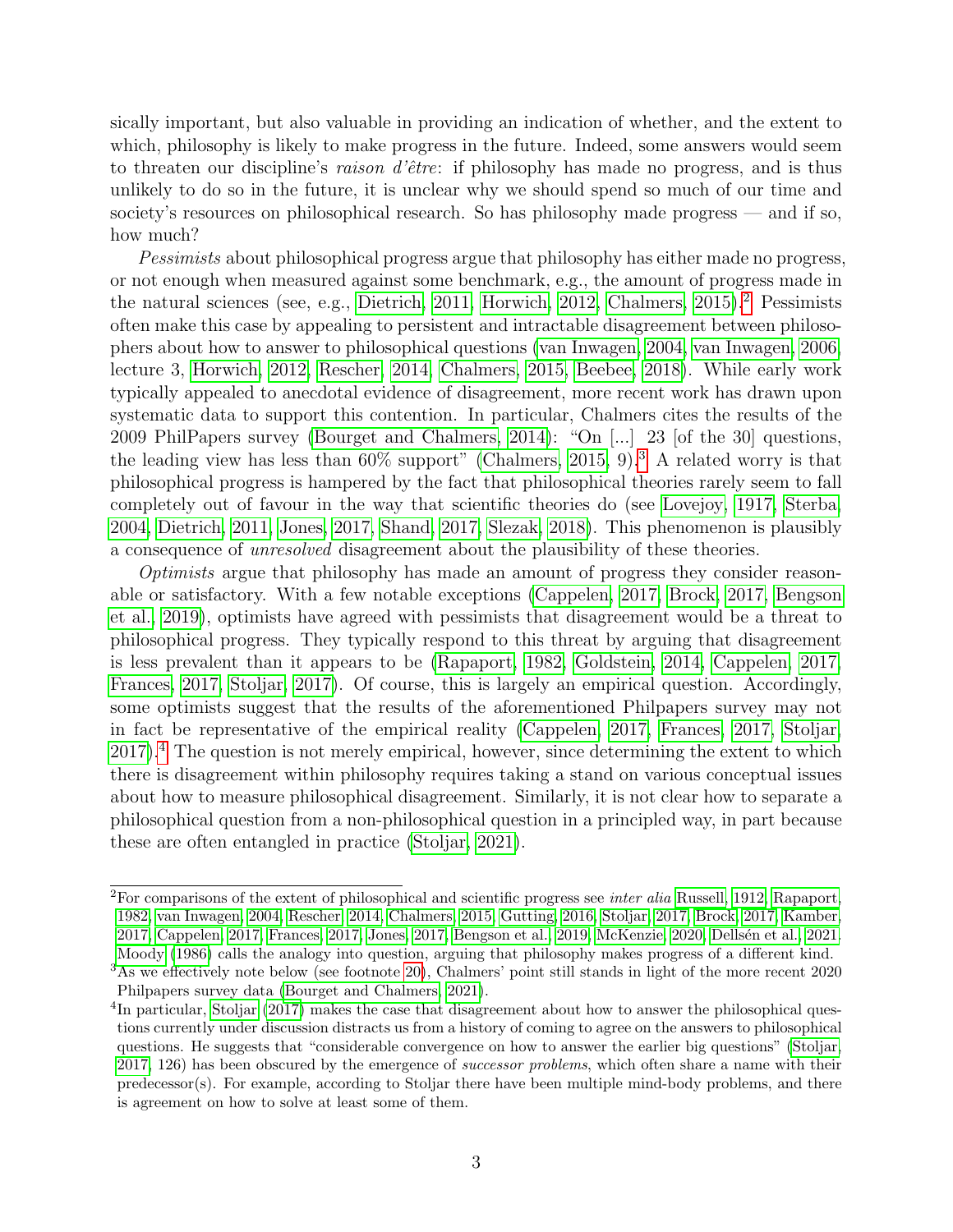In this paper, we set aside questions about how much disagreement there actually is in philosophy, on which issues philosophers in fact disagree, and how exactly to measure such disagreements. Our concern as it relates to philosophical progress is with the question of how, if at all, disagreement among philosophers on a given question would undermine progress on that question. Put differently, we are concerned with exploring the conditional claim that if there is disagreement among philosophers about the answer<sup>[5](#page-0-0)</sup> to a philosophical question  $Q$ (i.e., disagreement on Q), then there has been no progress with respect to Q (alternatively: less than there would have been otherwise). Although this conditional claim is clearly a key component in any argument from disagreement to pessimism about philosophical progress, it has received scant attention so far.[6](#page-0-0)

#### <span id="page-3-0"></span>1.2. Generalizing Our Topic

Instead of limiting our discussion to disagreement and progress in philosophy, we explore the more general question of how disagreement in any given discipline would undermine progress in that discipline. Our reasons for this approach are fourfold.

First, consider that most philosophers entering the debate about philosophical progress do so with a set of preconceptions and strongly held views on particular questions. Deontologists may believe that Kant made significant progress with his *Critique of Practical Reason*, while the consequentialists down the hall might have other ideas. In addition, many of us have a vested interest in securing an optimistic conclusion. To discover that philosophy has made little to no progress would be to discover that our research endeavors have been in vain, in which case public funding of philosophical research would arguably be difficult to defend.<sup>[7](#page-0-0)</sup> By considering the issues surrounding disagreement and progress in a more general manner, we hope to initiate a discussion that sets this baggage aside — for ourselves and for our readers.

Second, we pursue this general approach because disagreements are prevalent in many disciplines besides philosophy. Insofar as disagreement undermines progress, this concern generalizes to other disciplines in which disagreement is commonplace, such as sociology, anthropology, and economics. Indeed, with regard to the latter, [Cappelen](#page-24-2) [\(2017,](#page-24-2) 73) goes so far as to claim that "[t]here's no more consensus about Big Questions in economics than in philosophy". Likewise [Stoljar](#page-27-1) [\(2017,](#page-27-1) 121-142) points out that the concerns philosophers have raised about disagreement and progress could be raised regarding recent debates in physics. Moreover, scientists queried on the prevalence of disagreement in their own field of

<sup>&</sup>lt;sup>5</sup>It is perhaps worth noting that although we frequently refer to 'the answer' to a question, this does not presuppose that there can only be one answer to a given question, nor that such an answer is true (and that other answers are false). Indeed, on some theories of progress mentioned below, false answers may contribute significantly to progress (see, e.g., footnote [19\)](#page-9-0).

 ${}^{6}$ The most notable exception is [Cappelen](#page-24-2) [\(2017\)](#page-24-2), which we discuss below. To be sure, there is a substantial literature about various epistemic implications of philosophical disagreement, such as whether it undermines knowledge, rational belief, assertability, or publishability of philosophical views [\(Goldberg, 2013a,](#page-25-6) [Kelly,](#page-26-3) [2016,](#page-26-3) [Barnett, 2019,](#page-23-4) [Plakias, 2019,](#page-27-11) [Fleisher, 2020\)](#page-25-7). While we draw on this literature below, it will become clear that the epistemic implications of philosophical disagreements do not, without substantive further assumptions, imply anything about how much progress has been made in philosophy.

<sup>7</sup>This is not to deny that academic philosophy might be valuable in other ways, e.g., in teaching critical thinking skills to students. But research in philosophy would presumably be hard to rationalize if such efforts never constitute progress.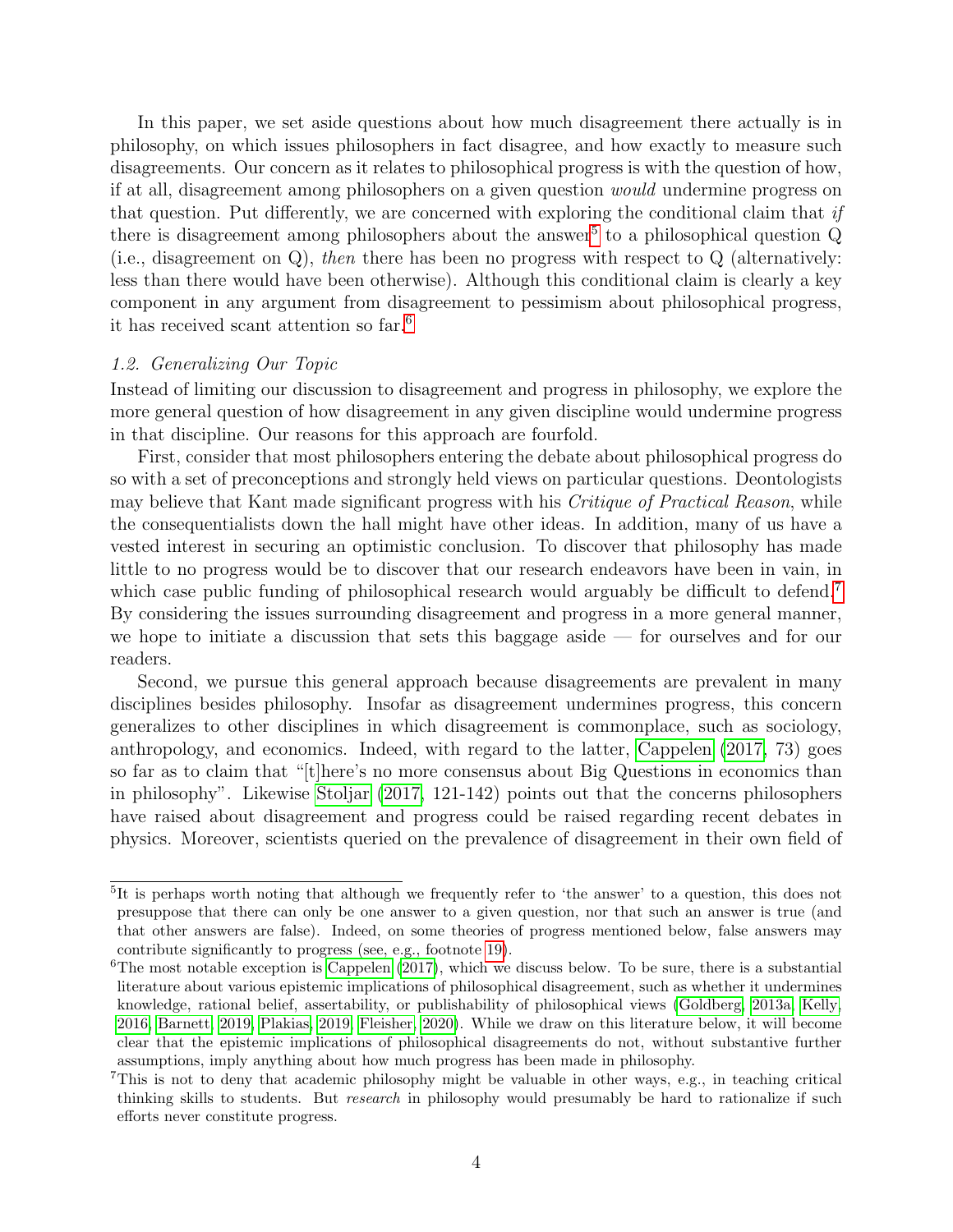expertise report a greater extent of disagreement than one might expect to see in the 'hard' sciences with which philosophy is often contrasted in this respect (e.g., by [Chalmers](#page-24-1) [\(2015\)](#page-24-1)). A recent study found that astrophysicists, for instance, judge on average that there is 'some' disagreement (as opposed to 'none', 'very little', or 'a great deal') on cosmic ray physics [\(Beebe et al., 2019\)](#page-23-5).

Not only is there disagreement in the sciences, scientists have themselves expressed concern about the consequences of such disagreements for progress in their fields. For instance, cognitive scientists [Khemlani and Johnson-Laird](#page-26-4) [\(2012,](#page-26-4) 2) describe a persistent disagreement within their field as "a small disaster", adding that "[i]f psychologists cannot converge on a single theory of monadic reasoning, then the last 30 years of research have failed or at best made so little progress that skeptics may think that cognitive science itself is not feasible". Although [Cappelen](#page-24-2) [\(2017,](#page-24-2) 73) claims that in economics "we don't find nearly the same level of handwringing and agonizing" about the fact that there is no consensus on answers to the central questions in the discipline, there is evidence that economists' hands are not fully unwrung either (see, e.g., [Klamer and McCloskey, 1989,](#page-26-5) [Solow, 1982\)](#page-27-12). Finally, when the aforementioned astrophysicists queried by Beebe et al. were asked to respond on a Likert scale from 1 ('completely disagree') to 7 ('completely agree') regarding whether disagreement "sometimes leads me to become less confident in my own opinions [about astrophysics]", the mean response was 4.5, which is above the neutral midpoint of the scale to a statistically significant degree [\(Beebe et al., 2019,](#page-23-5) 46).

A third reason to examine the connection between disagreement and progress in a general manner concerns what it implies about accounts of scientific progress. Four of the most prominent accounts are the truthlikeness account, which identifies progress with our theories becoming closer to the truth, i.e., more truthlike [\(Niiniluoto, 1980,](#page-26-6) [2014\)](#page-26-7); the problem-solving account, which identifies progress with solving or eliminating empirical or conceptual problems [\(Laudan, 1977,](#page-26-8) [1981\)](#page-26-9); the epistemic account, which identifies progress with the accumu-lation of knowledge [\(Bird, 2007,](#page-23-6) [2016\)](#page-23-7); and the *noetic account*, which identifies progress with enabling increased understanding (Dellsén, 2016, [2021\)](#page-24-6). Interestingly, none of the extant discussions of scientific progress take up the issue of scientific disagreement explicitly. Instead, it seems to be taken for granted, perhaps as a simplifying assumption, that there is consensus on the relevant scientific theories, which can then be evaluated according to their closeness to truth (or the problems they solve, etc.). But what happens when this assumption fails? An account of scientific progress worth its salt must address this common situation.

A fourth and final reason to discuss whether disagreement undermines progress more generally concerns the vague, fluid, and perhaps even non-existent boundary between philosophy and other disciplines. Had we exclusively focused on disagreement and progress in philosophy, it would arguably be incumbent on us to draw a line around those questions that we take to be genuinely 'philosophical'. Our current approach avoids this issue, and is thus congenial to those who endorse Quine's [\(1957\)](#page-27-13) dictum that philosophy is continuous with science, and those who are pessimistic about resolving Popperian [\(1959\)](#page-27-14) demarcation problems quite generally. Likewise for those concerned that philosophical and non-philosophical claims are entangled, in the sense that non-philosophical claims commonly appear in arguments for philosophical conclusions [\(Stoljar, 2021\)](#page-27-9).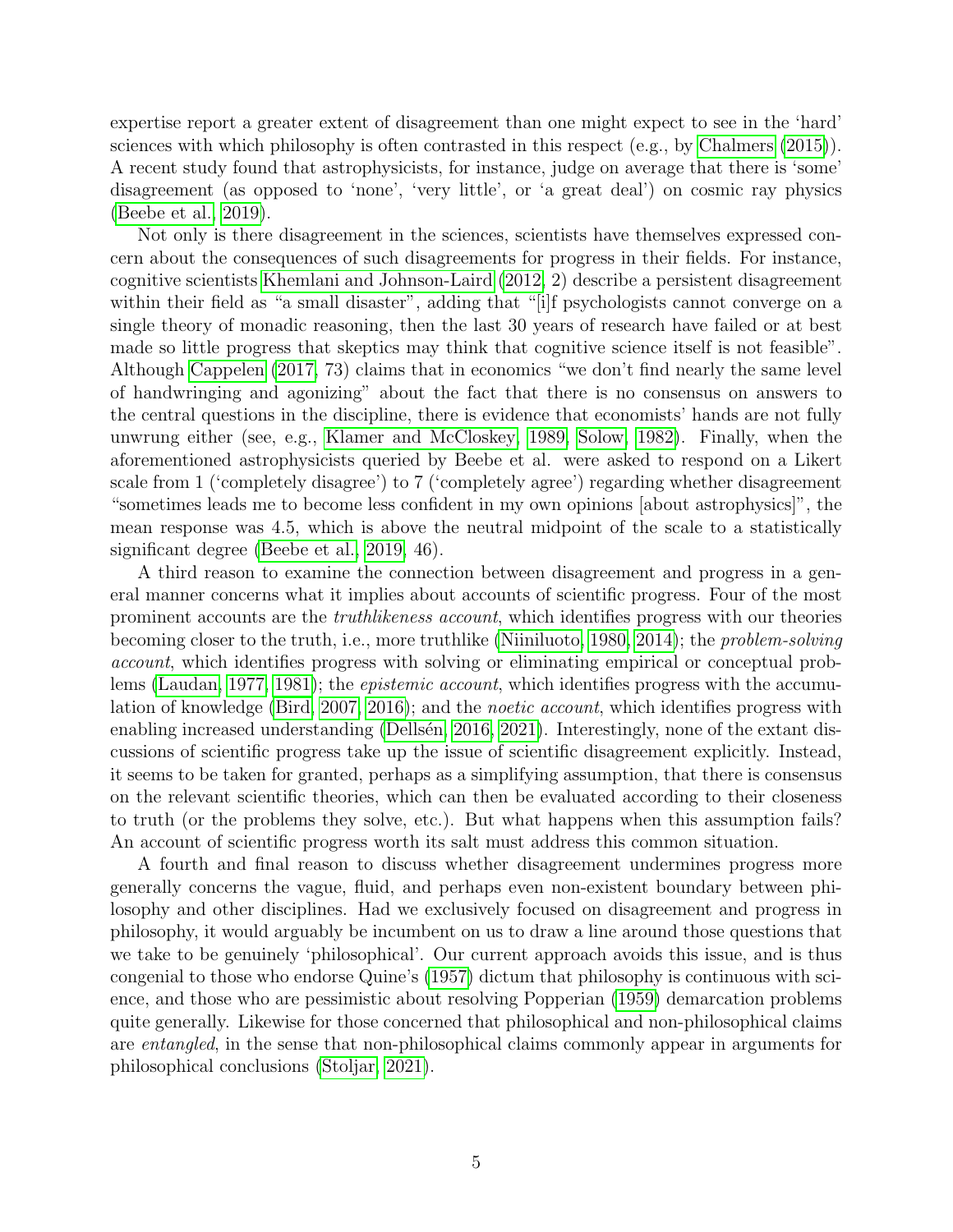#### 2. Two Arguments from Disagreement

How, exactly, is disagreement supposed to undermine progress on a given question? How does the argument go?

To begin, consider that, by anyone's lights, not just any old disagreement would undermine progress. In order for disagreement to even potentially undermine progress, the disagreement needs to be at least somewhat *widespread*.<sup>[8](#page-0-0)</sup> A rogue dissenting scientist or philosopher who disagrees with the rest of their colleagues would hardly undermine progress, whereas a 60-40% split might. Furthermore, it seems that not all scientists/philosophers with dissenting viewpoints contribute to disagreement of the troublesome kind, because some of them will fail to genuinely be experts on the relevant question (due to a division of cognitive labor within their field). In sum, then, what most plausibly undermines progress on some question is *widespread expert disagreement*, i.e., widespread disagreement among those who genuinely are experts on that question. In what follows, unless we explicitly indicate otherwise, this is the type of disagreement with which we will be concerned.[9](#page-0-0)

In what follows, we reconstruct two quite different arguments from disagreement to a lack of progress, and argue that considering these arguments separately reveals two different ways in which we ought to reconceive of the notion of progress.<sup>[10](#page-0-0)</sup> In brief, the first argument is that disagreement constitutes higher-order evidence that defeats our justification for, or knowledge of, any of the discipline's proffered answers to a given question. Call this the higher-order evidence argument. The second argument is that disagreement is incompatible with collective convergence, in that disagreement prevents any one answer to a given question from being the collective answer provided by the discipline as such. Call this the non-convergence argument. We now turn to spelling out these arguments.

#### <span id="page-5-0"></span>2.1. Disagreement as Higher-Order Evidence

One argument from disagreement to a lack of progress takes its cue from recent work in the epistemology of peer disagreement [\(Stoljar, 2017,](#page-27-1) 130-132; see also [van Inwagen, 2004,](#page-27-3) 304).<sup>[11](#page-0-0)</sup> Following standard usage, let us say that two or more agents are epistemic peers, with respect to some proposition P, just in case they are (roughly) equally competent reasoners regarding P and (roughly) equally well-informed regarding  $P^{12}$  $P^{12}$  $P^{12}$  A number of prominent epistemologists

<sup>8</sup>Perhaps in order to undermine progress the disagreement must also be honest (i.e., a disagreement in which disagreeing parties express their sincere beliefs). For simplicity, in what follows we consider honest disagreements, since dishonest disagreements would raise other issues that are orthogonal to our concerns in this paper.

<sup>&</sup>lt;sup>9</sup>Some discussions of the epistemic implications of philosophical disagreement have focused on a narrower set of disagreements, such as systematic and/or persistent disagreements (see, e.g., [Goldberg, 2013a,](#page-25-6) 169-217, [Daly, 2017\)](#page-24-7). For our purposes, these conditions would unduly restrict the range of disagreements that at least potentially undermine progress. For example, it seems a mistake to rule out temporary disagreements, since if persistent disagreement undermines progress, then temporary disagreement would undermine progress for precisely the same reasons – albeit temporarily so.

<sup>&</sup>lt;sup>10</sup>[Stoljar](#page-27-1) [\(2017,](#page-27-1) ch. 7) discusses similar arguments as well as other concerns regarding disagreement and progress.

 $11$ For an overview on the epistemology of peer disagreement see [Frances and Matheson, 2019.](#page-25-8)

 $12$ King [\(2011;](#page-26-10) see also [Elga, 2007\)](#page-24-8) argues that in the strictest sense of 'epistemic peer', disagreeing epistemic peers are hard to find in real-life circumstances. [Stoljar](#page-27-1) [\(2017,](#page-27-1) 135) similarly suggests that disagreements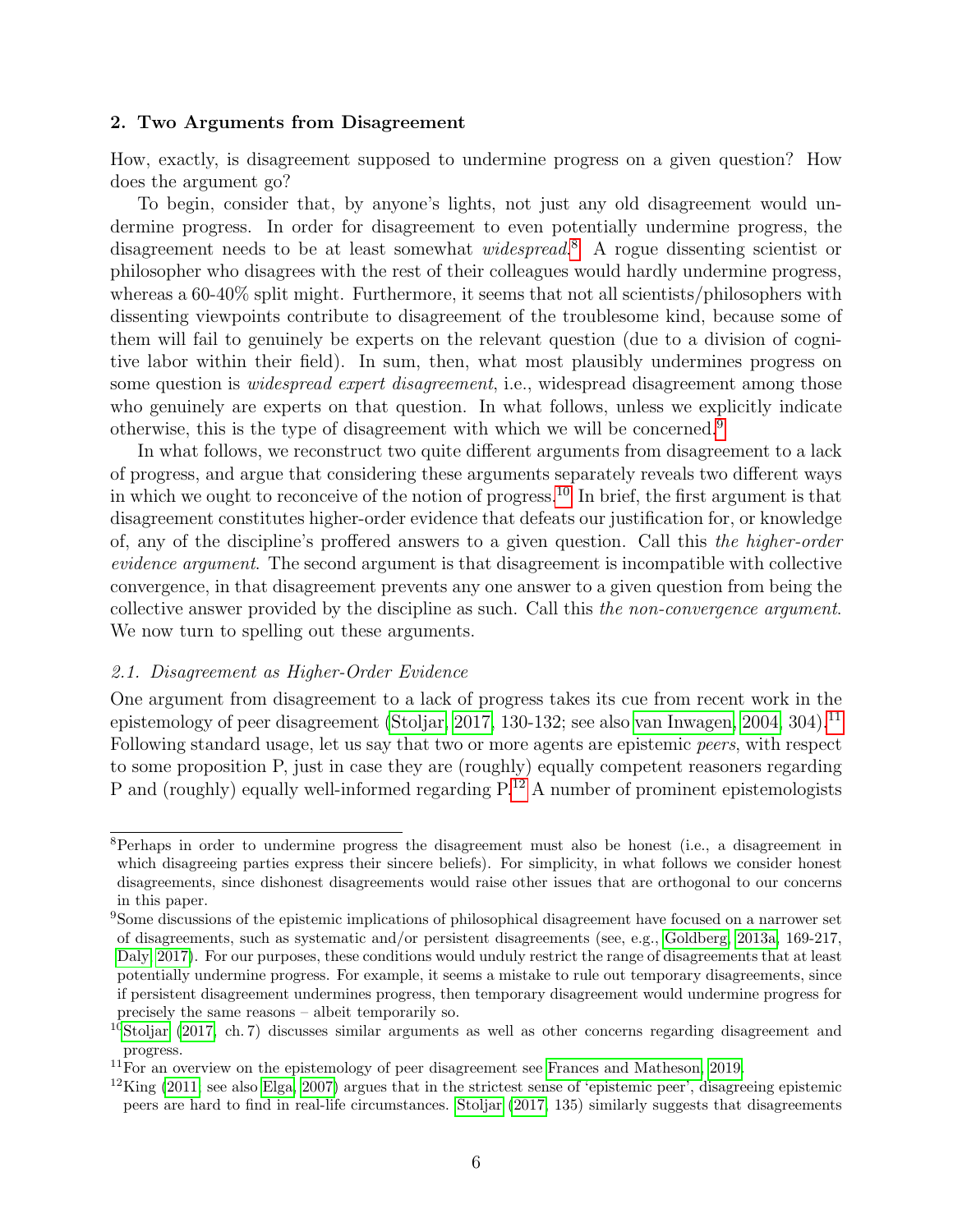have argued for *conciliationism*, the view that an agent who encounters one or more peers (in the above sense) who disagree with them regarding P would thereby come to have less justification for believing P (or indeed no justification at all). Conciliationism is motivated by the thought that learning that an equally rational and well-informed reasoner has formed a contrary belief regarding P ought to make one question whether one's own evaluation of P was correct after all. In essence, the discovery that your peer disagrees with your belief that P acts as higher-order evidence that your first-order evidence regarding P does not support P to the extent that you previously thought.

It is not hard to see how this type of argument might be applied to widespread disagreements among experts in disciplines such as philosophy and the various sciences. After all, many of the disagreeing experts in question will presumably be one another's epistemic peers (or near enough), at least if we are using 'expert' to refer to the very top researchers on a given question.[13](#page-0-0) So if and to the extent that these experts disagree about the answer to some question, conciliationist reasoning suggests that each expert has reason to moderate their opinion in response to the disagreement (or their confidence in it). In addition, if the disagreement is sufficiently widespread, then each expert would seem to lack sufficient justification for outright belief in any answer. For analogous reasons, each expert would also seem to fail to have knowledge.

Goldberg [\(2013a,](#page-25-6) [2013b;](#page-25-9) see also [Goldberg, 2009,](#page-25-10) [Frances, 2013\)](#page-25-11) develops a version of this argument that applies to philosophical disagreements specifically, many of which exemplify a specific kind of widespread peer disagreement that Goldberg calls "systematic peer disagreement". According to Goldberg, if agent S believes a proposition P on which there is systematic peer disagreement, then "S's belief is neither knowledgeable nor doxastically justified" [\(Goldberg, 2013a,](#page-25-6) 279). Goldberg's conclusion is that we generally do not have justification for, or knowledge of, philosophical claims, and we should thus adjust our standards regarding when it is normatively appropriate to assert philosophical claims [\(Goldberg, 2013b\)](#page-25-9). A similar argument is made by [Barnett](#page-23-4) [\(2019\)](#page-23-4), who concludes on the basis of widespread disagreement in philosophy that philosophers should not believe controversial philosophical views (see also [Carter, 2018,](#page-24-9) [Plakias, 2019\)](#page-27-11). The same type of reasoning applies to scientific disagreements as well (see [Fleisher, 2018,](#page-24-10) Dellsen and Baghramian, 2020).

Importantly, the contention that widespread expert disagreement undermines justification and/or knowledge does not yet provide an argument that disagreement undermines progress on a given question. To do so, we must add the additional premise that in order to make progress on a given question, the answers accepted by experts must be justified and/or known. In sum, then, the argument would have to take something like the following form:

#### The higher-order evidence argument

 $[D \rightarrow \neg J]$  If there is (sufficiently) widespread expert disagreement on a question Q, then the relevant experts are not justified in believing, and/or do not know,

among epistemic peers who are precisely as competent reasoners and who have exactly the same evidence may be impossible. As our formulations in the main text intimate, we are not using 'epistemic peer' in the strict sense of King and Stoljar.

<sup>&</sup>lt;sup>13</sup>Recall from footnote [12](#page-5-0) that we are using 'epistemic peer' in a sense that does not require peers to be precisely equally competent reasoners and to have exactly the same evidence.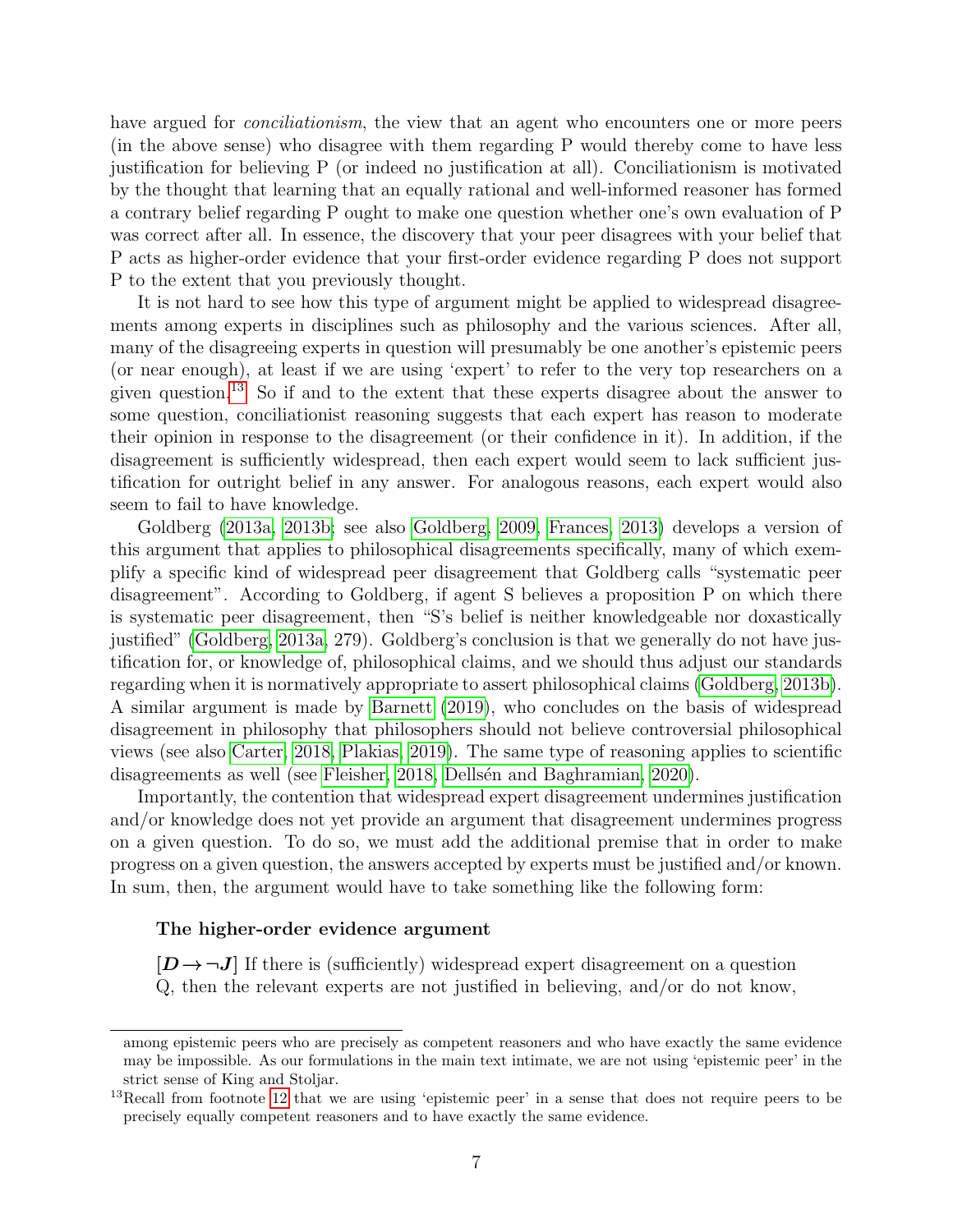the answer to Q.

 $[\neg J \rightarrow \neg P]$  If the relevant experts are not justified in believing, and/or do not know, the answer to Q, then there has been no progress with respect to Q (alternatively: less progress than there would have been otherwise).

 $[D\rightarrow\neg P]$  If there is a (sufficiently) widespread expert disagreement on Q, then there has been no progress with respect to Q (alternatively: less progress than there would have been otherwise).

This simple two-premise reconstruction reveals that there are two quite different ways in which this argument might fail. On the one hand, the argument rests on a claim in the epistemology of disagreement that might be rejected, i.e.,  $[D \rightarrow \neg J]$ . This premise would be false if experts can know the answer to Q despite widespread disagreement on Q among their peers. That this might be so is suggested briefly by [Chalmers](#page-24-1) [\(2015,](#page-24-1) 14), who reacts to a version of  $[D \rightarrow \neg J]$  by claiming that "at least in some cases, a good argument can ground an individual's knowledge of a conclusion even when peers reject it." [Cappelen](#page-24-12) [\(2018,](#page-24-12) 69) goes further by claiming categorically that "widespread disagreement about a view doesn't undermine knowledge". For Chalmers and Cappelen, then, the above argument fails in virtue of being based on a mistaken epistemological assumption about the capacity of disagreement to undermine knowledge (or justification).

Although Chalmers' and Cappelen's responses take some sting out of the argument, it is doubtful whether they dispel the argument entirely. Note that Chalmers claims only that knowledge is possible despite peer disagreement "at least in some cases". Moreover, he offers no argument to this effect, or any rebuttal of any of the various lines of argument in favor of the contrary position that have been explored in the recent literature on peer disagreement.[14](#page-0-0) Cappelen does not offer any such arguments or rebuttals either, but instead defers to Kelly's [\(2016\)](#page-26-3) discussion of the epistemic upshots of philosophical disagreements. However, although Kelly argues that no prominent view in the epistemology of disagreement rationalizes wholesale agnosticism about philosophical claims, he nevertheless acknowledges that standard conciliatory views imply that agnosticism is called for in cases where "creditable philosophical opinion [. . . ] is divided more or less evenly" [\(Kelly, 2016,](#page-26-3) 391). Thus, as far as Kelly's arguments are concerned, a conciliationist could well run a restricted version of the above argument in which disagreement is defined as *sufficiently* widespread when the relevant experts are "divided more or less evenly" regarding the answer to Q.

Since  $[D \to \neg J]$  thus appears plausible (especially on the Kelly-inspired interpretation offered above), let us move on to considering the plausibility of  $[\neg J \rightarrow \neg P]$ , i.e., the claim that a lack of justification or knowledge prevents or undermines progress. This claim might initially seem solid, since most if not all groups of experts frequently engage in various activities that aim to provide us with justification and knowledge. Why else would natural scientists, for instance, be concerned with presenting empirical evidence in favor of their theories? And why else would philosophers be concerned with arguing for their views? More generally, what is the point of what we may call justificatory activities  $\sim$  such as

 $14$ In fairness, this is probably because Chalmers' main aim is to explore what might *explain* the supposed lack of progress in philosophy, rather than argue for the truth of the explanandum.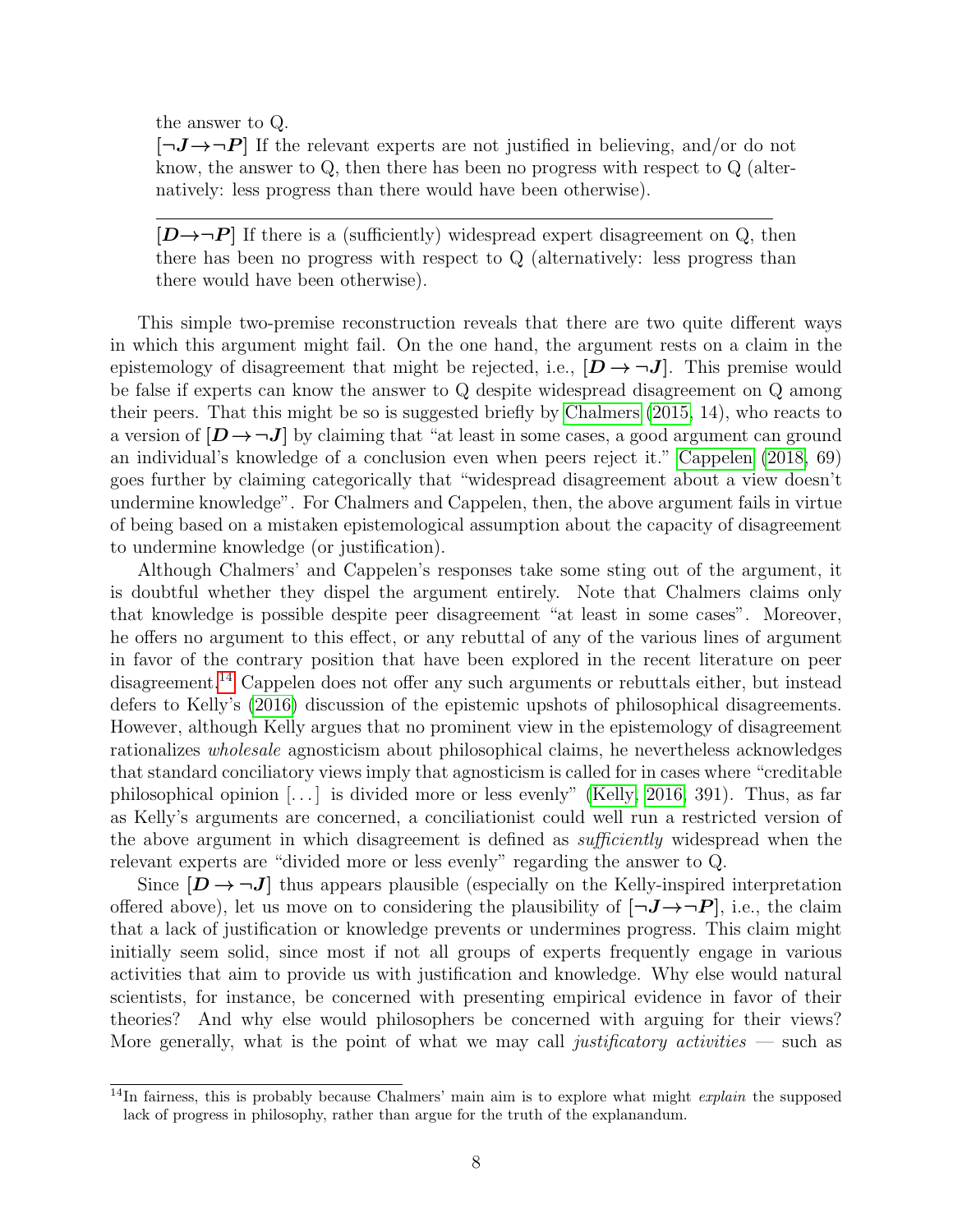argumentation, observation, and experimentation — if justification or knowledge was not required for progress?

There is, in fact, a straightforward answer to this question, drawing upon Bird's [\(2008\)](#page-23-8) distinction between constituting and promoting scientific progress. A development *constitutes* progress when some relevant aim is thereby fully or partially achieved, whereas a development *promotes* progress when it causes or increases the probability of achieving that aim. With this distinction in hand, it is natural to suggest that the value of justificatory activities might lie in promoting, rather than constituting, progress. For example, it seems undeniable that the main role of an experiment or observation in the natural sciences is to help us identify the correct (or otherwise most progressive) answer to some question. Experiments and observations thus clearly promote progress. Similarly, a strong and convincing philosophical argument would arguably promote progress in so far as it leads to the elimination of an incorrect (or otherwise non-progressive) answer, and/or to the acceptance of a correct (or otherwise progressive) answer. Quite generally, justificatory activities may promote progress on a given question without justification and knowledge being necessary for progress on that question.

In sum, then, the fact that intellectual disciplines engage in various justificatory activities is not a convincing reason to accept  $[\neg J \rightarrow \neg P]$ . But is there any positive reason to reject it? We think so, for there are other ways of undermining justification and knowledge that clearly do not undermine progress.

One such way has to do with the track record of the discipline in question. Consider the pessimistic meta-induction [\(Hesse, 1976,](#page-25-12) [Laudan, 1981\)](#page-26-9), according to which the history of discarded scientific theories should lead us to conclude that currently accepted theories will also be discarded one day. If successful, this argument would undermine our justification for believing scientific theories to be true, and thus our potential to know them (even if they are in fact true). Now, as various authors have pointed out [\(Lange, 2002,](#page-26-11) [Roush, 2010,](#page-27-15) [Fahrbach,](#page-24-13) [2017\)](#page-24-13), this is not a strong argument for wholesale skepticism about current scientific theories, since many current theories are disanalogous to past theories in various crucial respects. However, it is hard to deny that the argument would undermine our justification for believing some scientific theories, such as those in relatively immature disciplines with particularly unimpressive track records (e.g., those hardest hit by the replication crisis; see [Ruhmkorff,](#page-27-16) [2013\)](#page-27-16). These theories might still be true, but the track record of failed theorizing in the relevant field would undermine our justification for believing them.<sup>[15](#page-0-0)</sup>

Now consider what  $[\neg J \rightarrow \neg P]$  implies regarding whether we can make progress on the questions addressed in these (immature) disciplines with dismal track records. Since progress on a question Q would require us to be justified in believing and/or knowing the answer to Q, and since the dismal track record makes that (at least temporarily) impossible, it would follow that progress with respect to Q would be (at least temporarily) impossible. That can't be right. Surely, if the current researchers in one of these disciplines gets things right with regard to Q, e.g., by arriving at a correct and informative answer, then it shouldn't matter whether, or the extent to which, their predecessors were mistaken regarding Q. If anything, finally

<sup>&</sup>lt;sup>15</sup>The possibility of a localized pessimistic meta-induction of this type was suggested by [Magnus and Callender](#page-26-12) [\(2004\)](#page-26-12) and is discussed more systematically by [Asay](#page-23-9) [\(2019\)](#page-23-9).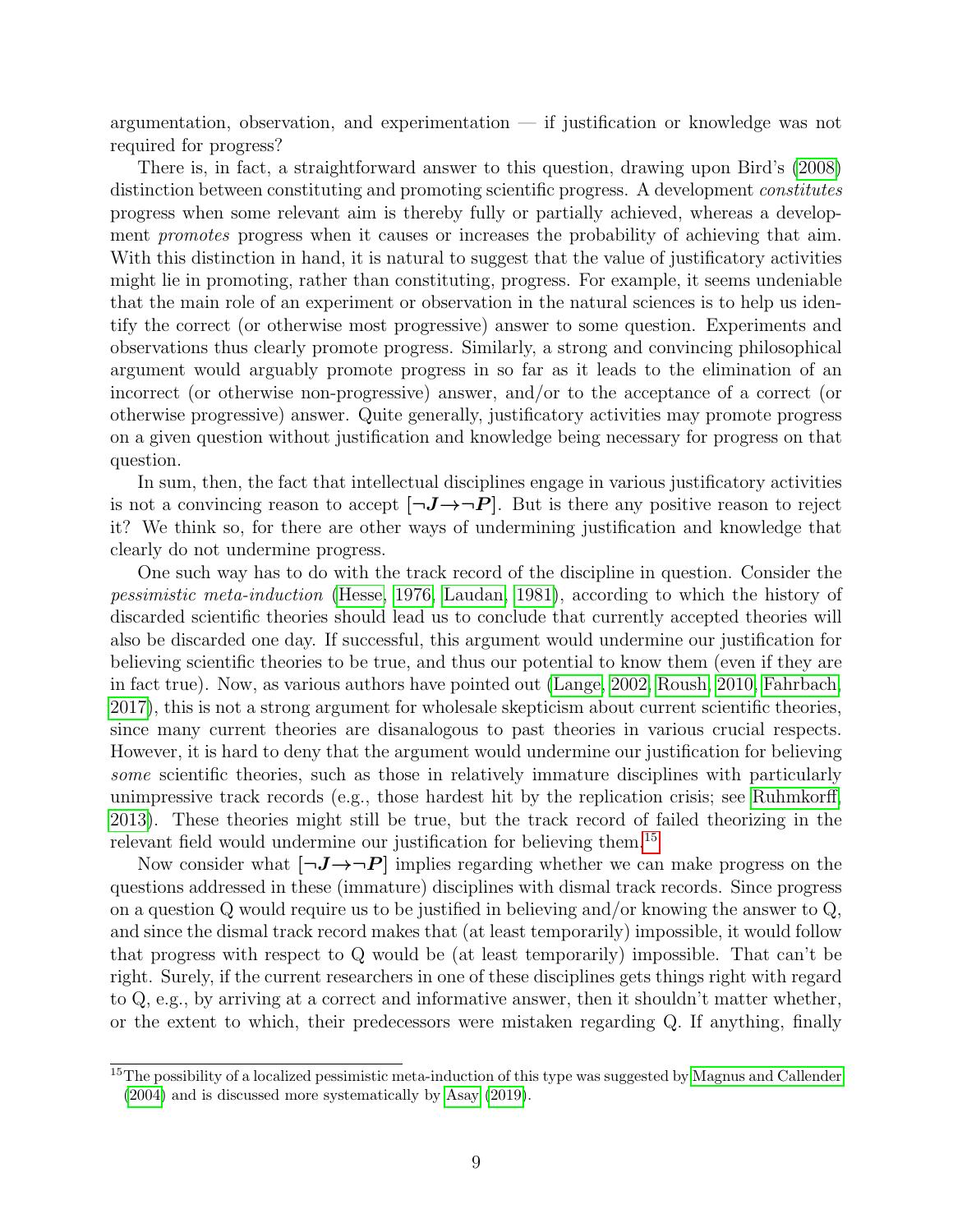achieving success after your predecessors have repeatedly failed is the epitome of a progressive episode. It follows that even independently of issues arising from peer disagreement, there is good reason to reject the idea, formalized in  $[\neg J \rightarrow \neg P]$ , that justification or knowledge is required for progress.

Moreover, it is worth noting that only one of the four most prominent accounts of *scientific* progress validates  $\neg J \rightarrow \neg P$ . The truthlikeness account [\(Niiniluoto, 1980,](#page-26-6) [2014\)](#page-26-7) requires only that scientific theories become increasingly closer to the truth, regardless of whether they are justified and/or known. The problem-solving account [\(Laudan, 1977,](#page-26-8) [1981\)](#page-26-9) requires only that scientific problems be solved or eliminated, regardless of justification and knowledge. The noetic account (Dellsen, 2016, [2021\)](#page-24-6) only requires increases in scientific understanding, where understanding is explicitly defined so as to not require justification or knowledge. Only the epistemic account [\(Bird, 2007,](#page-23-6) [2016\)](#page-23-7), on which progress consists in accumulating scientific knowledge, implies that progress cannot be made in the absence of justification or knowledge. Bird takes this to be an advantage of the epistemic account over its rivals, but this claim is widely contested (see, e.g., [Rowbottom, 2008,](#page-27-17) [Cevolani and Tambolo, 2013\)](#page-24-14). Proponents of rival accounts tend instead to emphasize the role of justification in promoting progress, as we have done above (see, e.g., [Niiniluoto, 2014,](#page-26-7) [Dells´en, 2021\)](#page-24-6).

We conclude, therefore, that while Chalmers and Cappelen have not provided compelling reasons to reject the premise that disagreement undermines justification or knowledge ( $[D\rightarrow$  $\neg J$ ), there are good reasons to reject the alleged necessity of justification or knowledge for progress ( $[\neg J \rightarrow \neg P]$ ). This rejection is not only independently motivated by the possibility of progress by disciplines with dismal track records; it is also implied by all but one of the most prominent accounts of scientific progress in the current literature.

#### <span id="page-9-0"></span>2.2. Disagreement as Non-Convergence

A second argument from disagreement to a lack of progress takes its cue from Chalmers'  $(2015)$  discussion of philosophical progress.<sup>[16](#page-0-0)</sup> While the higher-order evidence argument focuses on how disagreement impacts the epistemic status of a given answer, Chalmers is primarily concerned with an alleged lack of large collective convergence to the truth (among professional philosophers). Much of Chalmers' discussion focuses on empirical issues about the extent to which there is in fact such a failure of collective convergence due to widespread disagreement among philosophers (for discussion, see [Cappelen, 2017,](#page-24-2) [Stoljar, 2017,](#page-27-1) 121-129). As we emphasized above (see §[1.1\)](#page-1-0), however, we set such issues aside in order to focus on the more general issue of whether sufficiently widespread expert disagreement on a given question would undermine progress via a failure of large collective convergence.

The argument we outline below draws upon several threads to be found in Chalmers' discussion. First of all, Chalmers argues that widespread disagreement among (philosophical) experts concerning how to answer a given question, such as those posed in the 2009 Philpapers survey, demonstrates that there has not been what Chalmers calls a *large col*lective convergence on any answer [\(2015,](#page-24-1) 5). Now, if there has not been large collective convergence on any answer, then a fortiori there has not been large collective convergence on the true answer [\(2015,](#page-24-1) 7). Second, Chalmers assumes that a key 'measure' of progress is

<sup>16</sup>While Chalmers is concerned specifically with progress on philosophical questions, we shall consider a generalized argument that applies to the questions asked within any discipline.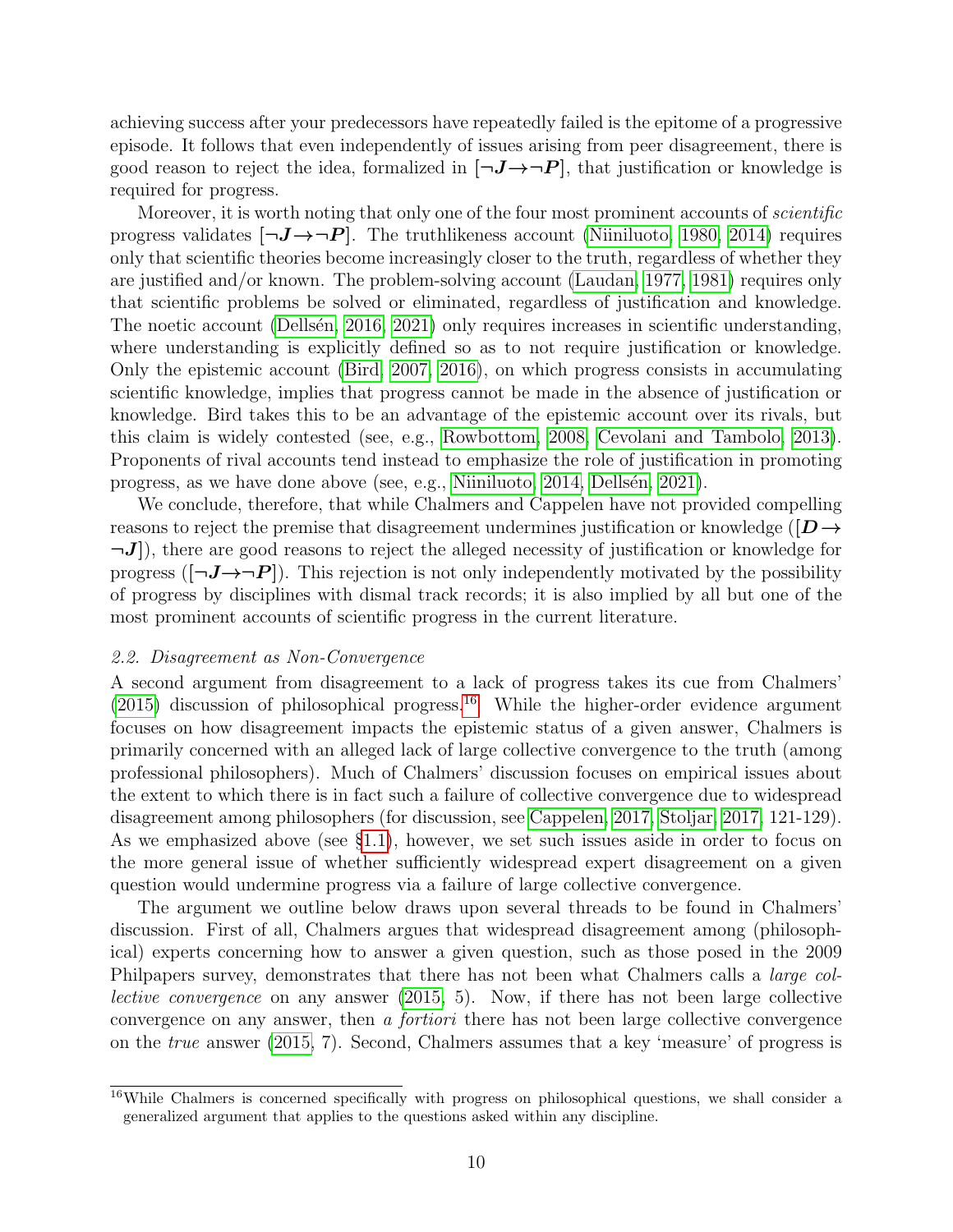collective convergence to the truth  $(2015, 4)$  $(2015, 4)$ .<sup>[17, 18](#page-0-0)</sup> Thus the observed lack of large collective convergence on a given question suggests that there hasn't been (enough) progress on that question of the kind that Chalmers focuses on.

We can schematize this argument as follows:

### The non-convergence argument

 $[D \rightarrow \neg C]$  If there is (sufficiently) widespread expert disagreement on a question Q, then there has not been large collective convergence (on the truth) with respect to Q.

 $\left[\neg C \rightarrow \neg P\right]$  If there has not been large collective convergence (on the truth) with respect to Q, then there has been no progress with respect to Q (alternatively: less than there would have been otherwise).

 $[D \rightarrow \neg P]$  If there is (sufficiently) widespread expert disagreement on Q, then there has been no progress with respect to Q (alternatively: less than there would have been otherwise).

In this reconstruction, we place 'on the truth' in parentheses because while Chalmers [\(2015,](#page-24-1) 13-14) is specifically concerned with convergence on the truth, one can easily imagine a modified version of the argument that is concerned with convergence on whatever cognitive achievement one takes to be constitutive of progress (e.g., an answer with a high degree of truthlikeness, or a solution to a given problem).<sup>[19](#page-0-0)</sup> In what follows, we address this more general version of the argument rather than the more specific argument made by Chalmers.

Let us take a closer look at the premises. The first premise,  $[D \rightarrow \neg C]$ , seems almost trivially true. If there is (sufficiently) widespread expert disagreement regarding how to answer Q, then it straightforwardly follows that there hasn't been large collective convergence with respect to Q. This is not to deny that, in a general sense of the terms 'convergence' and 'disagreement', it is possible for there to be some disagreement at the end of a somewhat convergent episode, provided that there was even more disagreement at the beginning of the episode. However, it seems that Chalmers' phrase 'large collective convergence' must be meant to refer to a process that at least doesn't terminate in a state of very widespread disagreement. After all, all of Chalmers' examples of failures of large collective convergence in philosophy are taken from the 2009 Philpapers survey, which surveyed philosophers' opinions

<sup>&</sup>lt;sup>17</sup>Chalmers is not alone in this. Rescher, for example, characterizes progress as "a matter of achieving a rationally substantiated consensus on the basic issues of the field" [\(Rescher, 2014,](#page-27-0) 3, our italics).

 $18$ Chalmers acknowledges that there are other forms of progress as well [\(2015,](#page-24-1) 14). However, Chalmers insists (*ibid.*) that this does not affect his argument since widespread disagreement, on his view, undermines large convergence to the truth and thereby one form of progress. Chalmers also restricts his claim to collective convergence on what he calls the "big questions" of philosophy (cf. [2015,](#page-24-1) 5), such as the question of whether humans have free will. However, we take it that his claim applies, to the extent that it applies at all, to questions of all sizes.

<sup>&</sup>lt;sup>19</sup>The problem-solving account of scientific progress notoriously does not require that solutions to problems are true or even truthlike, as long as they fulfil certain criteria set out by the relevant research tradition [\(Laudan, 1977,](#page-26-8) 16,24-25). While this account eschews convergence on the truth as a requirement for progress, it might still require convergence on a single solution.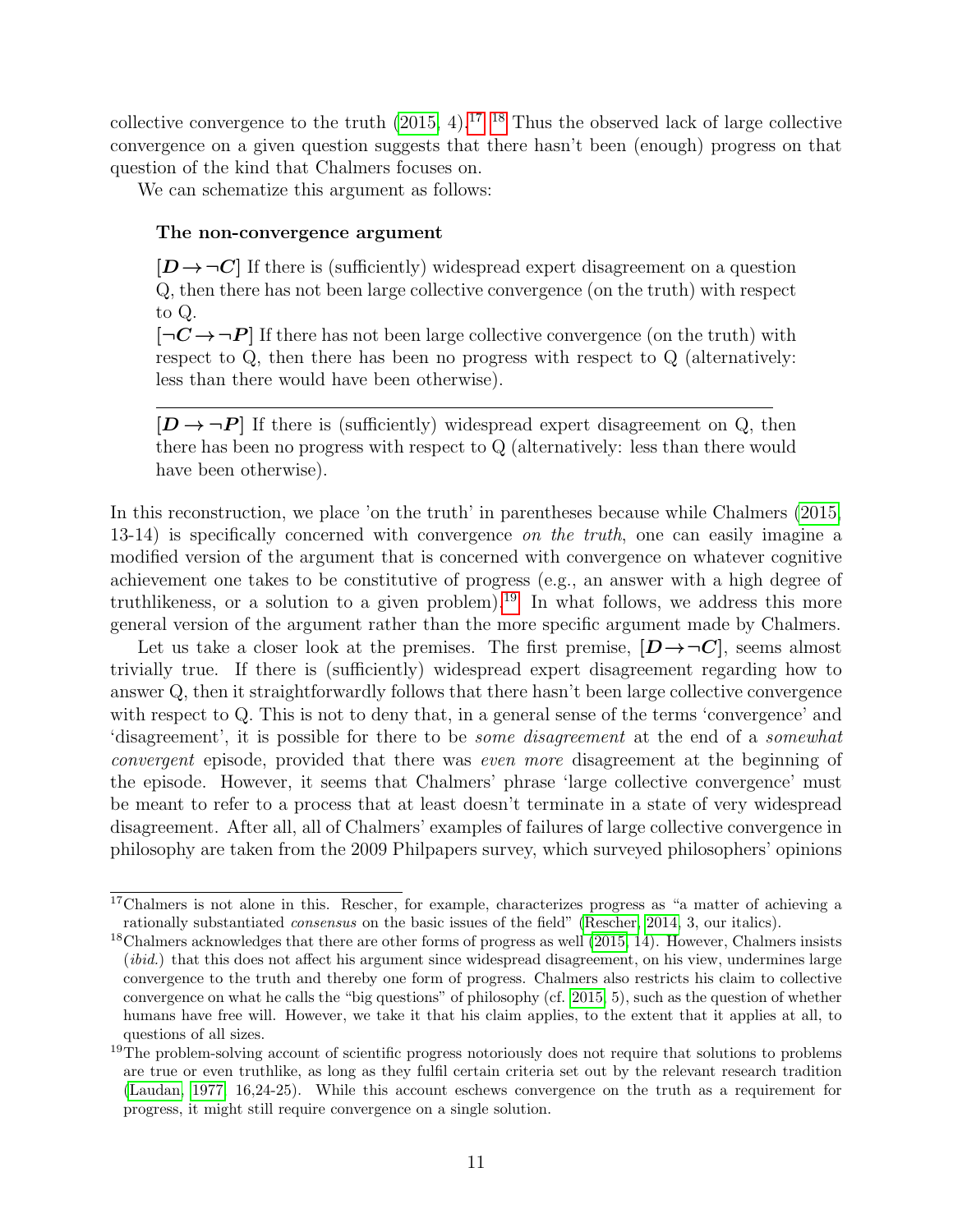at a time (rather than investigating how those opinions had evolved over time). If an episode of 'large collective convergence' was compatible with an endpoint in which there was still widespread disagreement, then the data from the Philpapers survey would not have any relevance to Chalmers' argument. In sum, then, we take it to follow from the intended reading of 'large collective convergence' that it is incompatible with an endpoint in which there is sufficiently widespread disagreement, as per  $[D \rightarrow \neg C]$ .<sup>[20](#page-0-0)</sup>

Consider then the second premise,  $\neg C \rightarrow \neg P$ . This premise connects convergence with progress, stating roughly that progress on Q demands a large collective convergence with respect to Q. In support of this premise, Chalmers remarks that "[...] some degree of agreement is plausibly required for collective knowledge" [\(Chalmers, 2015,](#page-24-1) 15, his italics). Unfortunately, Chalmers neither defines 'collective knowledge' nor characterizes it in a way that serves to explain why large collective convergence would be required for collective knowledge or why collective knowledge would be required for progress. If the idea is that lack of agreement — i.e., disagreement — functions as higher-order evidence to undermine the collective justification/knowledge of the community (which in turn is necessary for progress), then the current argument is effectively a version of the higher-order evidence argument, which we have already addressed (see §[2.1\)](#page-5-0).

However, there is another plausible interpretation of Chalmers' remark about collective knowledge. If there is too much disagreement in some group of experts regarding how to answer a given question, then it seems that we cannot say that the group, as such, has any collective answer to the question. For example, if each of the faculty members in a philosophy department wants to hire a different candidate for an open position, then the philosophy department, as such, perhaps cannot be said to have any collective position on who to hire. Similarly, one might think, if the experts on a given question do not largely agree on how to answer it, then the group composed of these experts has no collective answer to that question. Hence, so the thought goes, we cannot say that there has been progress on that question. Note that the issue here is not about the presence or absence of knowledge as such, but rather about there not being a single answer endorsed by the experts.<sup>[21](#page-0-0)</sup>

The notion of a collective answer can be fleshed out in at least two distinct ways that are familiar from philosophical discussions of the nature of collective attitudes. On the one hand, one might suggest that a group of experts has a collective answer to some question just in case some proportion of the experts have the requisite individual attitudes on how to answer it. Most straightforwardly, having a collective answer might be taken to consist in a

<sup>&</sup>lt;sup>20</sup>The release of the data from the 2020 Philpapers survey allows longitudinal comparisons of the responses of the very same philosophers to the same questions in 2009 and 2020 [\(Bourget and Chalmers, 2021\)](#page-23-3). Unsurprisingly, we see no large collective convergence on any of the questions. The biggest swing in favour of a response that was already the most popular was a 2.1% increase in support of the psychological view of personal identity, from 35.6% to 37.7% support.

<sup>&</sup>lt;sup>21</sup>This interpretation of Chalmers' remark is quite similar to an argument against collective philosophical knowledge given independently by [Beebee](#page-23-0) [\(2018,](#page-23-0) 10-12). Beebee grants for the sake of this argument that individual knowledge may be possible in cases of peer disagreement among philosophers [\(Beebee, 2018,](#page-23-0) 10). Even so, she argues, philosophers couldn't be said to collectively know much at all, because "[n]o proposition  $p$  that is a matter for persistent peer disagreement can make it onto the list [of collectively known propositions, since there will be no grounds for having p rather than  $\neg p$  on the list" [\(Beebee, 2018,](#page-23-0) 11).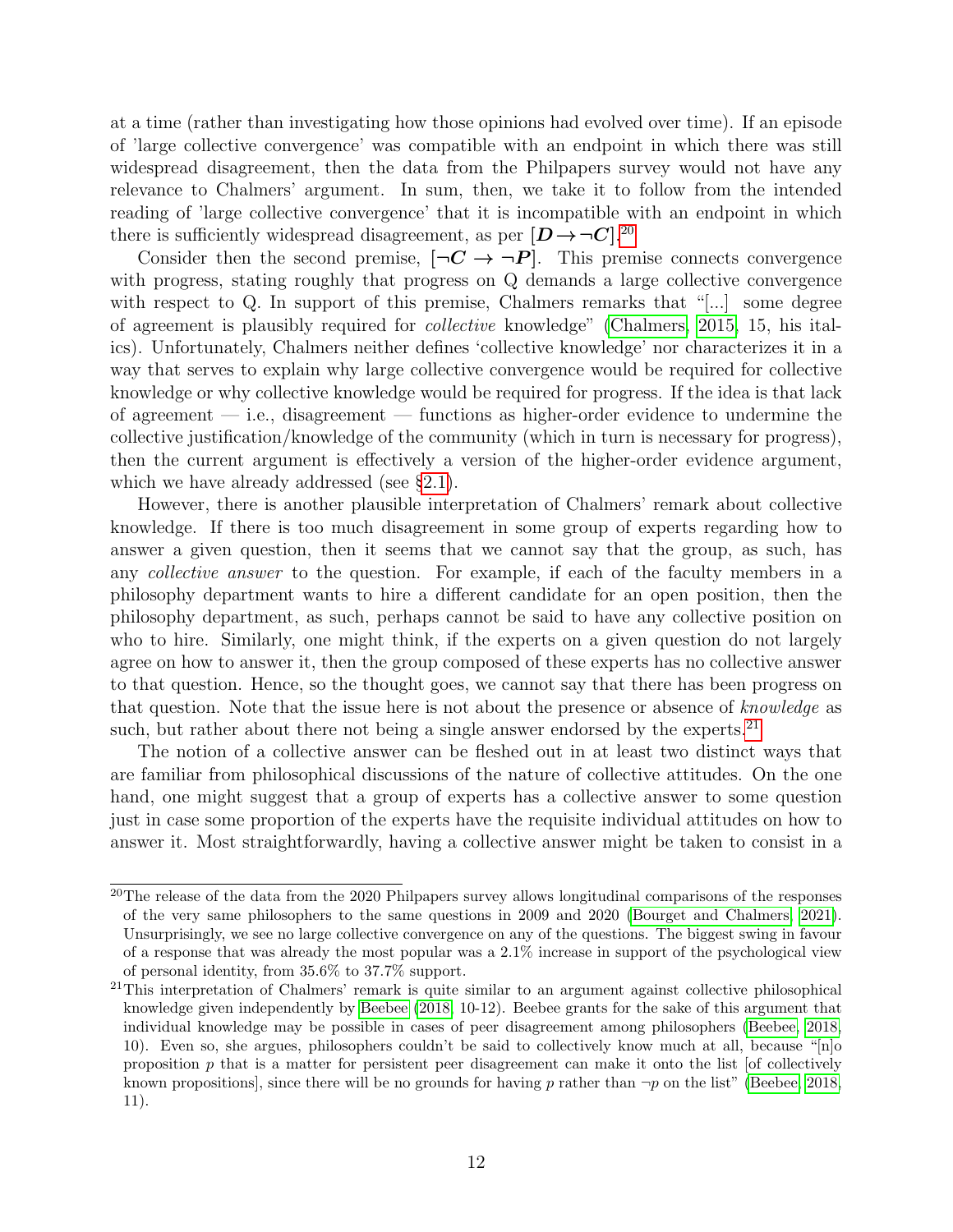supermajority (e.g., 80% or more) of the experts having the requisite attitude to some answer. Call this *the reductive view*. On the other hand, one might instead suggest that a group of experts has a collective answer to some question just in case the collective itself, considered as a group agent, has the requisite attitude to an answer. This requires us to specify how a collective can have any kind of attitude as a group, but, for the sake of argument, let us grant that this could be done (see, e.g., [Gilbert, 1989,](#page-25-13) [Bird, 2010\)](#page-23-10). Call this the non-reductive view.

Regardless of which of these options one plumps for in analyzing what it is for a group of experts to have a collective answer to some question, the non-convergence argument rests on the assumption that arriving at a collective answer to a question is *necessary* for progress on that question. On reflection, it is hard to see why this would be so, on either the reductive or the non-reductive view. Consider the reductive view first. Suppose that a number of experts come to adopt the requisite individual attitudes during some episode without thereby passing over the relevant threshold required for the discipline to have a collective answer. For example, if the relevant threshold is 80% agreement, then we may suppose that the proportion of experts with the requisite attitudes increases from 65% to 75%. Compare this to an otherwise identical episode in which the proportion increases so as to pass over the critical 80% threshold, e.g., by going from 75% to 85%. Now, given that this latter type of episode would constitute progress, why should the former constitute no, or indeed less, progress? Tying progress to reaching a specific level of agreement seems, on reflection, to be completely unmotivated.

The situation is slightly more delicate if one adopts a non-reductive view of what it would be for a group of experts to have a collective answer to a question. On one version of the non-reductive view, there would be no threshold for how large a proportion of experts must have the requisite individual attitudes; rather, the collective answer would be determined entirely by 'macro' features of the group that need not be reflected in individual attitudes at all.[22](#page-0-0) On such a non-reductive view, however, large collective convergence would clearly not be necessary for progress even if progress required the group of experts to arrive at a collective answer, since the group might arrive at such an answer quite independently of their individual attitudes. Thus, a non-threshold-imposing version of the non-reductive view would not validate the second premise of the non-convergence argument,  $|\neg C \rightarrow \neg P|$ .

So consider instead a threshold-imposing non-reductive view of what it is for a group of experts to have a collective answer to a question. In addition to imposing such a threshold of agreement (and embracing the aforementioned counterintuitive consequences that result from doing so), such a view would have to, on pain of collapsing into the reductive view, impose some other (non-threshold-based) conditions for the experts to have a collective answer. For example, one might take a cue from [Gilbert](#page-25-13) [\(1989,](#page-25-13) [1994\)](#page-25-14) and require that in order for a proposition to count as a group's collective answer, the members of the group must be *jointly* committed to believing it as a body. Now, with such necessary conditions in place, we can ask why it should only be possible for a group of experts to make progress by coming to satisfy these specific conditions to precisely the extent set down by the account. Is it really necessary for progress that the relevant group of experts come to be jointly committed to believing something as a body?

 $^{22}$ [Bird](#page-23-10) [\(2010,](#page-23-10) [2014\)](#page-23-11) prominently argues for a view of collective knowledge that explicitly has this feature.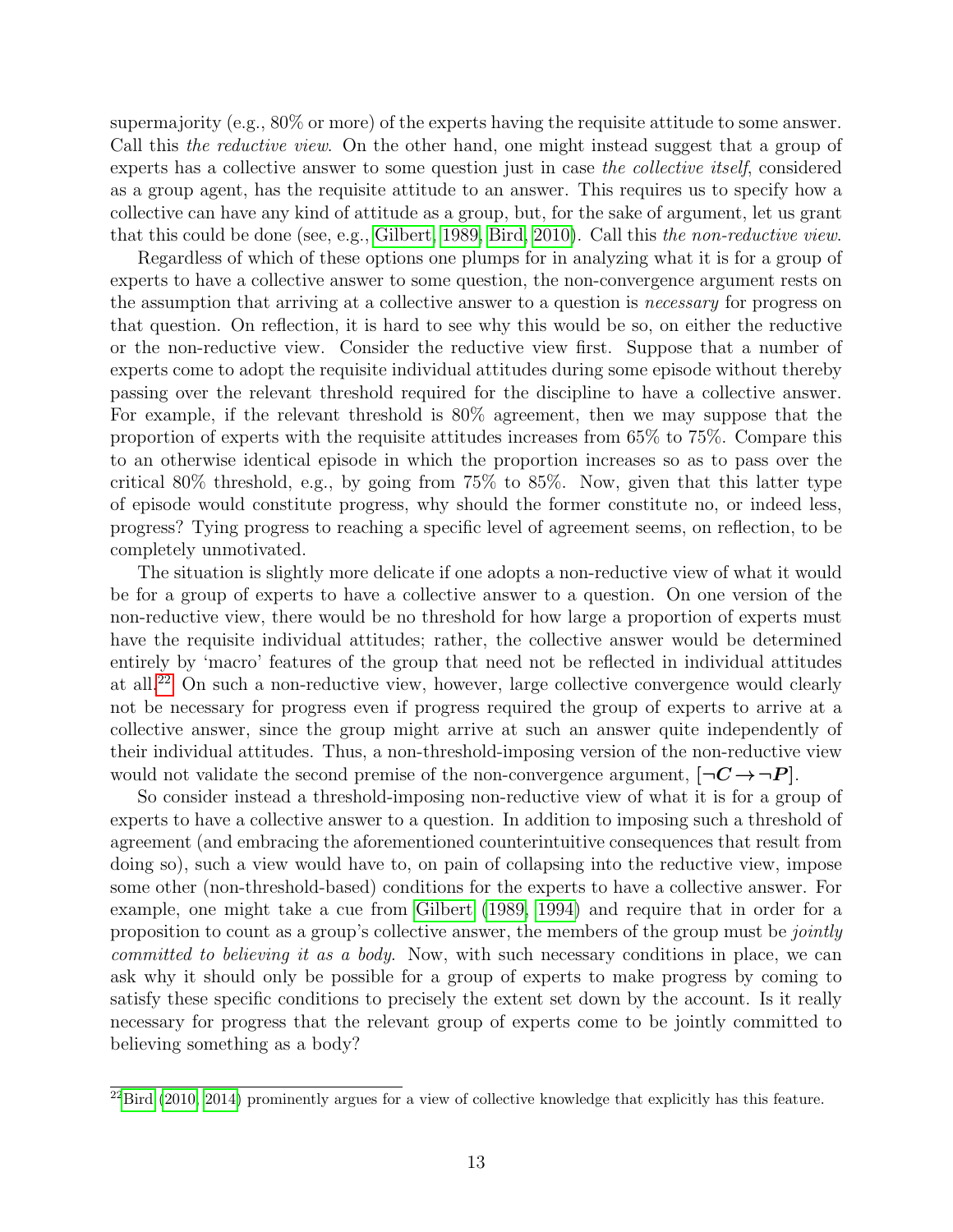We think not. It is easy to imagine cases in which progress is made on a question despite a lack of joint commitment of this kind. Suppose, for instance, that the experts on a given question refuse, perhaps for some ideological reasons (e.g., a commitment to some extreme form of anarcho-libertarian individualism), to be jointly committed to believing *anything* as a body.[23](#page-0-0) Whatever else this might mean for these experts, it surely does not entail that progress cannot possibly be made on that question. After all, the lack of such a joint commitment is perfectly compatible with the experts undergoing a variety of changes which would seem, on their face, to constitute progress on that question. For example, some or even all of the experts may come to discover new truths, gain deeper understanding, and/or accumulate knowledge. Indeed, they might even individually communicate the relevant answers to a wider audience, e.g., via published journal articles. Surely such individual changes could, all other things being equal, constitute progress on the relevant question.

In summary, then, it does not seem plausible that the group of experts having a collective answer would be necessary for progress in the way assumed by the non-convergence argument. Whether we conceive of a 'collective answer' as determined by the individual attitudes of the experts (as per the reductive view), or as a *sui generis* collective attitude of a group agent (as per the non-reductive view), the problem is that it seems entirely possible to make progress on a question during episodes in which the relevant experts do not come to adopt any collective answer, e.g., because the level of expert agreement does not pass over the required threshold or because the experts do not cooperate in the way required for *sui generis* collective attitudes.

Although we have only considered two general views of what it might be for a group to have a collective answer to some question, we suggest that there is a broader lesson to be drawn here: Whether or not a group adopts a collective answer is too coarse-grained a cognitive change to be a plausible requirement for progress. Collective answerhood is binary: a group of experts either has or lacks a collective answer to a question. By contrast, as those writing about scientific progress often emphasize, progress is clearly a matter of degree: in addition to asking whether we have made progress, we can ask whether we have made more and less of it (see, e.g., [Bird, 2007,](#page-23-6) 84, Dellsen, 2016, 77-78). Indeed, careful reflection on the non-convergence argument reveals that progress is a matter of degree along two axes, including both the extent to which some cognitive change (belief in a new theory, a solution to a problem, etc.) constitutes an improvement on its predecessor, and also the extent to which this cognitive change is widespread or influential. Appreciating the fine-grainedness of progress undercuts any motivation for the key premise of the non-convergence argument, viz.  $\neg C \rightarrow \neg P$ . If progress can occur in such fine-grained ways, there is no reason to take collective convergence (let alone large collective convergence) to be necessary for progress. Nor is there any reason to think that there would necessarily be more progress on a question on which there is (large) collective convergence than one in which there isn't, since it seems possible to make a great deal of progress by going from a state of collective non-convergence to another state of collective non-convergence.

<sup>&</sup>lt;sup>23</sup>This would be analogous to a dysfunctional philosophy department that refuses to undergo the necessary procedures (e.g., by refusing to meet) to form a joint commitment regarding which candidate to hire. Note that this lack of joint commitment is compatible with each department member individually preferring the very same candidate. (This example is a work of fiction. Any resemblance to actual events or philosophy departments, present or past, is purely coincidental.)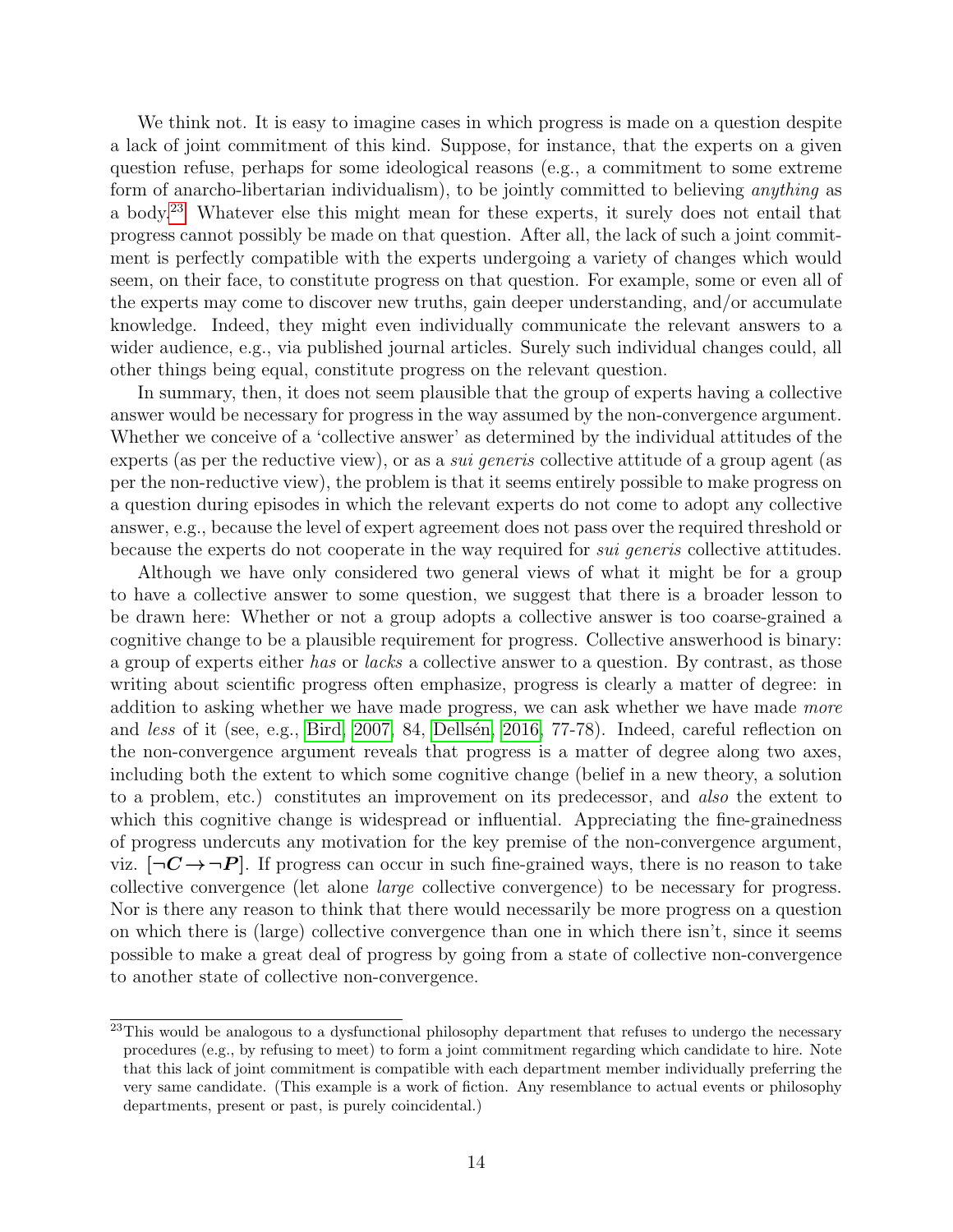With that said, we have not yet presented the entirety of our case against  $[\neg \mathbf{C} \rightarrow \neg \mathbf{P}]$ , for the simple reason that we haven't yet explored what progress is in a way that would clearly validate or contradict this alleged connection between progress and collective convergence. This is the task to which we now turn.

#### 3. Progressing through Disagreement

So far we have examined two separate arguments from disagreement to a lack of progress. We have suggested that both arguments rest on implausible assumptions about what's required for making progress with respect to answering a question. Regarding the higher-order evidence argument, we motivated rejecting the assumption that progress requires justification or knowledge,  $[\neg J \rightarrow \neg P]$ . Regarding the non-convergence argument, we motivated rejecting the assumption that progress requires any specific level of convergence,  $\neg \mathbf{C} \rightarrow \neg \mathbf{P}$ . Once we give up on these assumptions, the two arguments from disagreement to lack of progress simply do not go through. In the absence of some other convincing argument connecting disagreement with progress, the result is that progress on a question is plausibly rendered compatible with widespread expert disagreement on that question.

This cannot be the end of the matter, however, for these responses raise another pressing challenge. What, exactly, would it be to make progress on some question given that these assumptions are false? If progress requires neither justification/knowledge, nor any specific level of convergence, what then does it require? In this section, we aim to meet this challenge twice over, by fleshing out not one but two separate accounts of progress on which neither  $[\neg J \rightarrow \neg P]$  nor  $[\neg C \rightarrow \neg P]$  holds true. On both accounts, progress can occur despite widespread expert disagreement — indeed, it can occur even as expert disagreement increases.

#### 3.1. Proportional Veritism

The first account takes its cue from accounts of scientific progress that measure progress in terms of the accumulation of truths or in terms of approaching the truth. We refer to such accounts as *veritistic* accounts. The most prominent such account is the aforementioned *truthlikeness* account of scientific progress [\(Niiniluoto, 1980,](#page-26-6) [2014\)](#page-26-7), according to which progress is determined by the extent to which the content of accepted scientific theories becomes more truthlike, i.e., comes closer to capturing the whole truth about the world or some part thereof. Importantly for our purposes, veritistic accounts of progress, such as the truthlikeness account, do not require the relevant theories or answers to be epistemically justified or known. It suffices that the theories or answers are in fact true or more truthlike than their predecessors.<sup>[24](#page-0-0)</sup>

It should therefore be easy to see that  $[\neg J \rightarrow \neg P]$  is simply false on any veritistic account. By definition, these accounts deny that experts must have justification for, or knowledge of, an answer in order for adopting that answer to be progressive. If progress is just a matter of the relevant answers becoming more truthlike, for instance, then progress can occur regardless of whether experts have justification or knowledge regarding these more truthlike answers.

 $^{24}$ Whether this is a feature or a flaw of these accounts is controversial (see [Bird, 2007,](#page-23-6) [Rowbottom, 2008,](#page-27-17) [Cevolani and Tambolo, 2013,](#page-24-14) [Mizrahi and Buckwalter, 2014,](#page-26-13) [Niiniluoto, 2014\)](#page-26-7).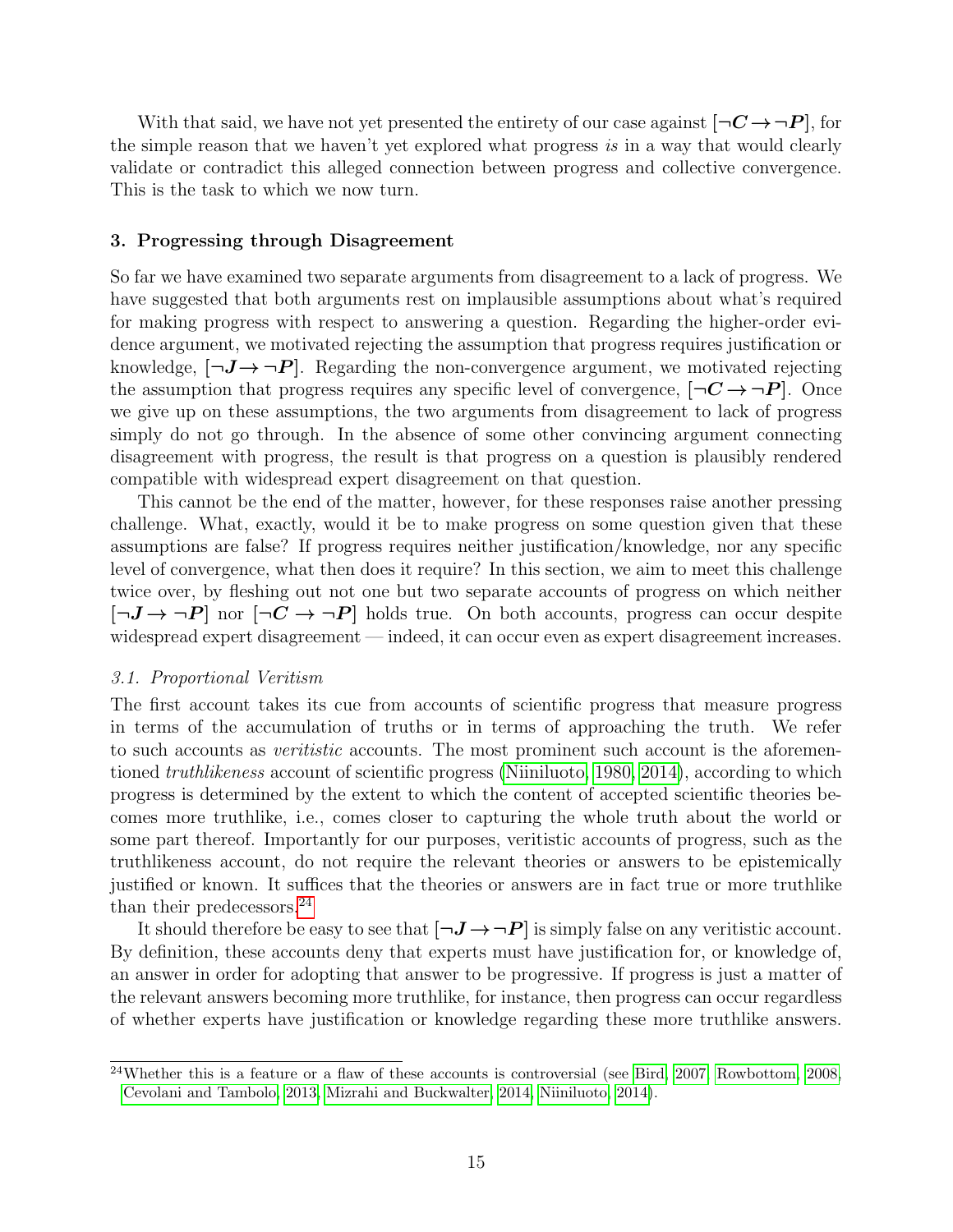Progress is thereby rendered compatible with patterns of expert disagreement that undermine justification and knowledge.

However, while the rejection of  $[\neg J \rightarrow \neg P]$  is thus already built into any veritistic account, the same does not hold for  $\neg C \rightarrow \neg P$ . After all, some veritistic accounts might require a type of convergence on an answer to a given question in order for the discipline to have made progress on that question. For instance, one veritistic account would hold that progress is made, during a given episode and with respect to a question Q, just in case the experts either (a) move from having no consensus position to having a somewhat truthlike consensus position on Q, or (b) move from having a less to a more truthlike consensus position on Q. In order to render  $\neg C \rightarrow \neg P$  false, we need a veritistic account that avoids positing a specific level of convergence below which progress cannot occur.

A straightforward veritistic account with this feature is one which measures progress in terms of the proportion of experts which have adopted true or truthlike answers. Thus, what we may call *proportional veritism* is the view that progress is made, during a given episode and with respect to a question Q, to the extent that a greater proportion of experts adopts true or more truthlike answers to Q during the episode. A particularly promising version of proportional veritism is mean proportional veritism, the view that progress is made just in case the mean truthlikeness of the experts' answers to Q is higher at the end of the episode than it was at the beginning of the episode. The account, and its merits, are best spelled out with some examples.

Suppose that there are three answers to some question endorsed by the relevant experts.  $A_3$  is more truthlike than  $A_2$ , which in turn is more truthlike than  $A_1$ . Without saying anything about the proportions of experts who endorse each answer, we can see that according to mean proportional veritism, some degree of progress is made whenever an adherent of  $A_2$ comes to accept  $A_3$ , or an adherent of  $A_1$  comes to accept  $A_2$  or  $A_3$  (and nothing else changes in the meantime). Likewise, if some or all adherents of a given answer come instead to accept a new, more truthlike answer, some degree of progress is made according to mean proportional veritism.

For a more concrete case from the domain of philosophy, suppose that the one true theory of normative ethics is some version of rule utilitarianism. Then progress is made whenever, for example, an ethicist replaces her belief in deontology with a belief in utilitarianism (and nothing else changes in the meantime). Even if our ex-deontologist comes to accept some form of act utilitarianism (rather than the true version of rule utilitarianism), that will still be progressive given that her newly avowed act utilitarianism would presumably be more truthlike than deontology in this scenario. Likewise (assuming for the sake of the example that any version of rule utilitarianism will be more truthlike than any version of act utilitarianism), progress would be made when an act utilitarian comes to accept some version of rule utilitarianism, even if the version she comes to adopt is not maximally truthlike (perhaps she adopts some version of *actualist* rule utilitarianism, while the true theory is an expectabilist rule utilitarianism).

Importantly for our purposes, mean proportional veritism is a view on which learning the extent to which there has been convergence or divergence within an episode tells you nothing, by itself, about the degree of progress that has occurred during the episode. To see this, consider two experts, Emilio and Fatima, each of whom accepts, at the beginning of an episode, answers that are truthlike to exactly the same degree. At the end of the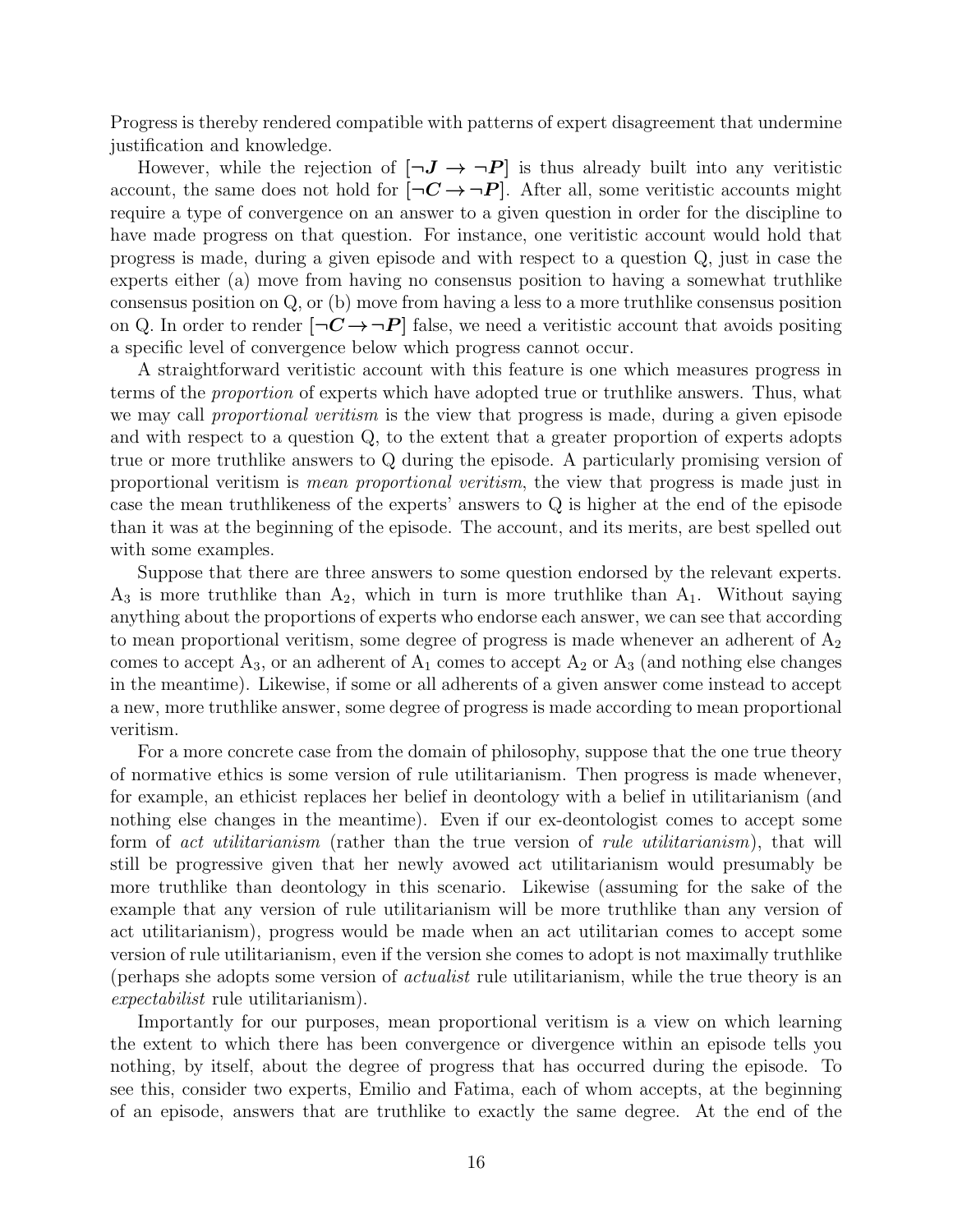episode, Emilio and Fatima each accept more truthlike answers than before, and these two new answers are still truthlike to the same degree. Assuming that nothing else changes during the episode, this counts as some degree of progress by the lights of mean proportional veritism. More importantly, the degree of progress is not determined by whether Emilio and Fatima accept(ed) the same answer, before or after the episode. All that matters is that two experts each came to accept more truthlike answers, whether or not they reached consensus.<sup>[25](#page-0-0)</sup>

Mean proportional veritism even allows for progressive episodes in which consensus is replaced by dissensus. In other words, not only is convergence not required for progress, divergence can be *progressive*. This will be the case, for instance, if a community of experts who once shared a consensus in a less truthlike answer,  $A_0$ , become split such that half persist in their belief in  $A_0$  while half come to accept a more truthlike answer,  $A_1$ . In such a case, there would be no disagreement at the beginning of the episode, but significant (viz., 50-50) disagreement at the end of the episode. And yet, provided that the new answer  $A_1$  is indeed more truthlike than the old answer  $A_0$ , mean proportional veritism clearly counts the episode as progressive.[26](#page-0-0)

#### 3.2. Enabling Noeticism

Proportional veritism is a simple account of progress on which progress does not require justification or knowledge or convergence. As noted, that account takes its cue from accounts of scientific progress, such as the truthlikeness account, which place (closeness to the) truth at the heart of scientific progress. The second account we consider takes its cue from Dellsen's  $(2016, 2021)$  $(2016, 2021)$  understanding-based noetic account of scientific progress. Dellsen's most recent formulation of the noetic account holds that progress with respect to some phenomenon X is "a change due to scientific research in the publicly available information that enables relevant members of society to increase their understanding of  $X$ " (Dellsén, 2021, 10). A natural way to generalize Dellsen's account is to hold that progress regarding some question Q occurs whenever relevant members of society are better enabled to increase their understanding with respect to Q. For reasons that become clearer below, we refer to this view as *enabling* noeticism.

Although the implications regarding the compatibility of disagreement and progress are not as clear-cut on this account as they are on proportional veritism, it will become apparent that enabling noeticism, like proportional veritism, implies that both  $[\neg J \rightarrow \neg P]$  and  $[\neg C \rightarrow \neg P]$  are false.

Following a number of authors (e.g., [Kim, 1994,](#page-26-14) [Grimm, 2006,](#page-25-15) [Greco, 2014,](#page-25-16) Dellsén, 2020),

<sup>&</sup>lt;sup>25</sup>Of course, assuming that there is only one maximally truthlike answer to a given question, there will come a point at which repeatedly making progress will require the experts to converge on that answer. But until that point, convergence and divergence have no bearing on the degree of progress made in an episode, according to mean proportional veritism.

<sup>&</sup>lt;sup>26</sup>We can imagine a more extreme version of the above example in which a community that previously unanimously accepted  $A_0$  (as an answer to a question Q) comes to disagree maximally, such that every expert comes to accept a different answer to Q. According to mean proportional veritism, whether such an episode is progressive depends on how the truthlikeness of  $A_0$  compares with the truthlikeness of the proliferation of new answers. For example, if a majority of experts come to accept answers slightly more truthlike than  $A_0$ , while a minority come to accept answers slightly less truthlike than  $A_0$ , then progress has been made on Q.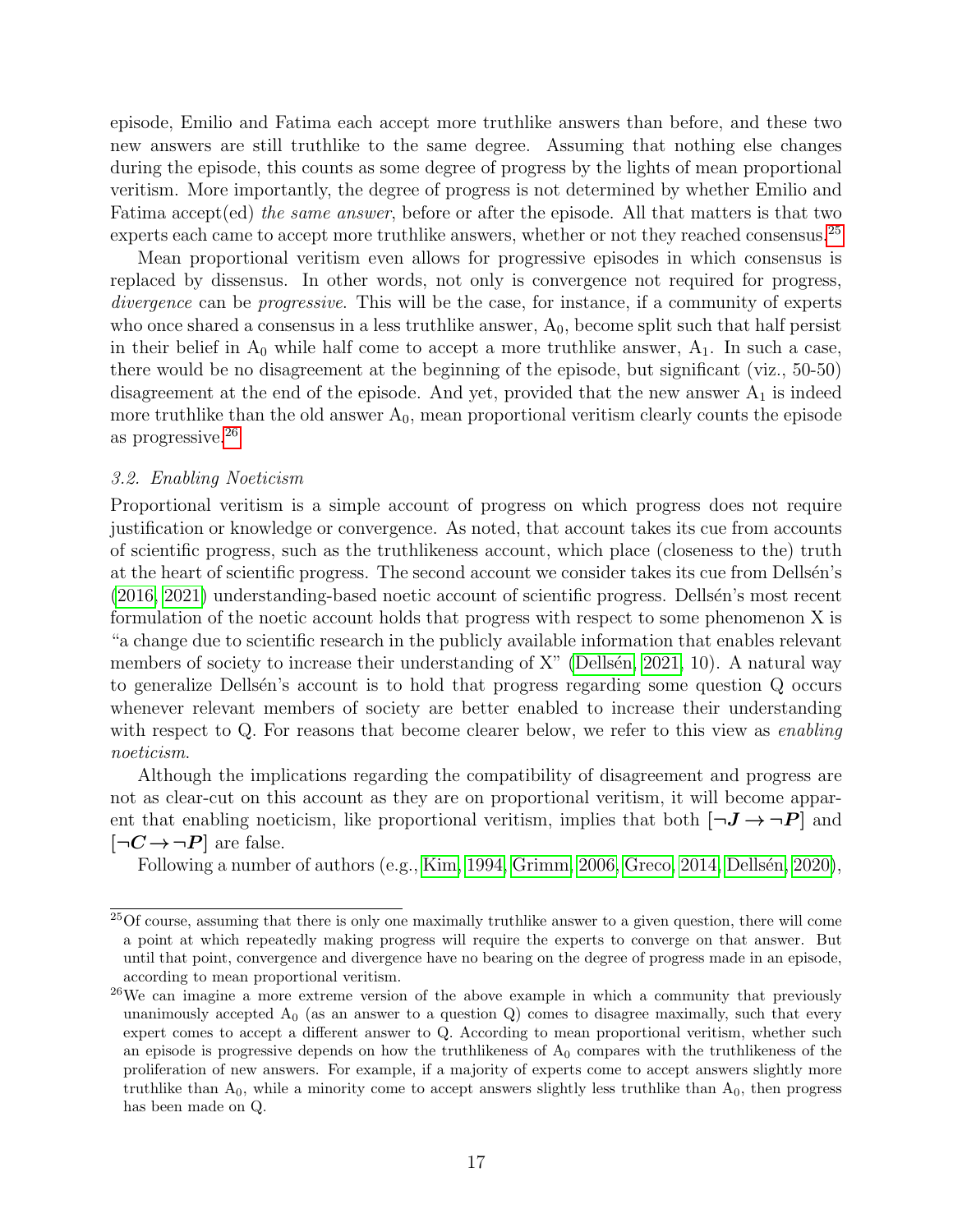we assume – at least for present purposes – that *understanding* a phenomenon consists in grasping an approximately accurate representation of the network of dependence relations in which the phenomenon is situated. For instance, to understand the event of a car crashing into a tree would involve grasping how different factors (e.g., the car's bald tire, the icy road) causally contributed to the crash, and which potential causes were irrelevant (e.g., the color of the car, the name of the road). We also assume here (following, e.g., [Hills, 2015,](#page-25-17) Dellsen, [2017\)](#page-24-16) that the relevant notion of understanding differs from standard notions of knowledge in that understanding does not constitutively involve or require epistemic justification or other conditions that may be undermined by higher-order evidence. $27$ 

While this is just a rough characterization of the notion of understanding we have in mind, it is nonetheless clear that making progress in a discipline would not require justification or knowledge by the lights of enabling noeticism, since this account analyzes progress in terms of a notion of understanding which itself requires neither. A proponent of enabling noeticism would thus reject the higher-order evidence argument as unsound on the grounds that  $[\neg J \rightarrow \neg P]$  is false. Note that this is not — at least not yet — to say that the conclusion of that argument is false by the lights of enabling noeticism (there are, after all, unsound arguments for true conclusions). Rather, it's to say that if there is a sound argument from widespread expert disagreement to lack of progress, then by enabling noeticism's lights, such an argument would have to appeal to a different feature of such disagreements.

Consider, then, the non-convergence argument, on which disagreement undermines progress because without expert consensus there is no single answer that can be regarded as collectively endorsed by the experts. To evaluate this argument from enabling noeticism's point of view, it's important to get clearer on the sense in which the account holds that over time, a progressing discipline better enables relevant members of society to increase their understanding. Taking our cue again from the noetic account of scientific progress, we note that Dellsen does not simply identify progress in a discipline with an increase in the understanding of relevant experts, or of members of the relevant discipline. Rather, Dellsen proposes to identify progress with the understanding that anyone can, at least in principle, gain by consulting the information that is made publicly available by scientific research, e.g., in journal articles and research repositories (Dellsen,  $2021, 9-10$ ). For example, the publication of a medical result in a scientific journal might constitute progress provided that relevant consumers of the result, such as medical professionals and other researchers, are able to consult it in a way that potentially increases their understanding.

For our purposes, the pertinent implication of enabling noeticism is that the cognitive states of the researchers by whom progress is made (before, during, and after the progressive episode) become strictly speaking irrelevant. Indeed, the degree of progress is not determined by changes in anybody's cognitive states. Rather, what's relevant is whether the right type of information has been made available during the episode, e.g., in the form of published results. To be sure, what counts as the 'right type of information' depends on what cognitive changes the information has the capacity to induce: it must, on the noetic account, have the

<sup>&</sup>lt;sup>27</sup>To be sure, these assumptions about the notion of understanding are rejected by some accounts of understanding available in the literature (for an overview, see, e.g., [Grimm, 2021\)](#page-25-18). Understanding-based accounts that reject these assumptions might yield different verdicts regarding the soundness of the two arguments from disagreement to progress.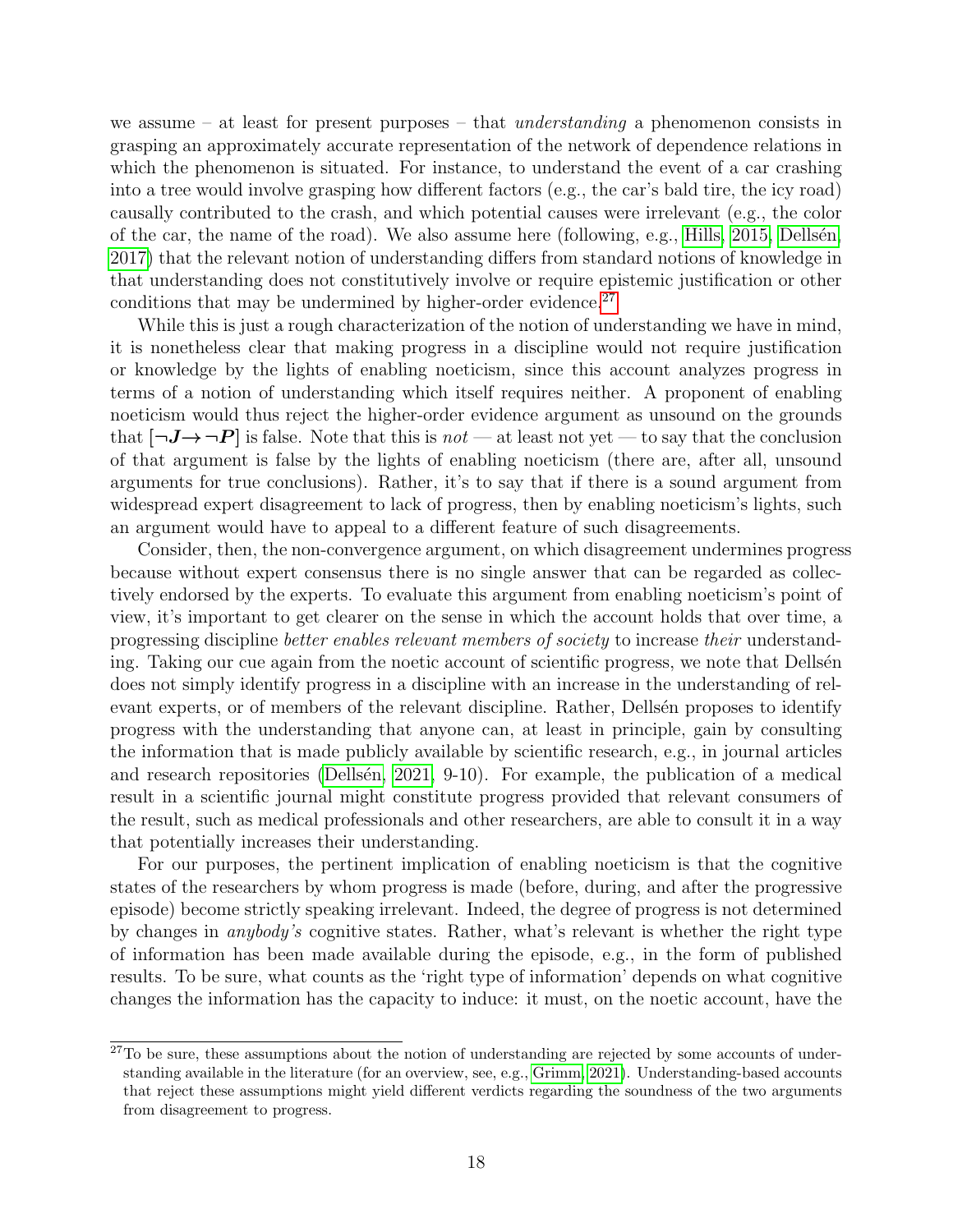capacity to induce understanding. Nevertheless, it is the publication of the information or, more generally, its becoming publicly available — that makes the information contribute to progress, rather than what goes on in the heads of the relevant experts themselves. It follows that, by the lights of enabling noeticism, it would be a mistake to measure the amount of progress during an episode by the number or proportion of researchers who accept a particular theory or result. Rather, we should measure progress in terms of how well the state of publicly available information enables the relevant members of society to increase their understanding.

In order to address the soundness of the non-convergence argument from the point of view of enabling noeticism, let us now consider how a lack of collective convergence would influence the extent to which a given discipline enables increases in understanding. The situation here is somewhat delicate. On the one hand, the enabling noeticist should concede that non-convergence is often strongly correlated with lack of progress. After all, experts who disagree on questions within their domain of expertise will often do so publicly, e.g., in journal publications. In such cases, the would-be recipients of publicly available information might not know where to look for accurate information with which to increase their understanding. Faced with a split group of relevant experts, the natural reaction would be to suspend judgment, which in turns fails to increase understanding and thus doesn't contribute to progress on enabling noeticism.

On the other hand, it would be too quick to infer from this that a lack of collective convergence, as such, is incompatible with progress on enabling noeticism. After all, in the scenarios envisioned above, disagreement only inhibits progress via decreasing the capacity of the publicly available information to induce understanding. Disagreement that failed to be reflected in the publicly available information would make no difference whatsoever to progress. For example, an understanding-inducing answer may be published and subsequently stand unopposed in the public record, at least temporarily, despite being subject to much (unpublished) disagreement amongst the relevant experts. In this case, widespread expert disagreement fails to undermine the capacity of the answer to confer understanding in its audience; indeed the disagreement has no impact whatsoever on the degree of progress achieved in this episode.

To illustrate by returning to our earlier example from normative ethics, suppose that the moral status of an action depends on (e.g., is constituted by, or grounded in) the expected happiness produced by the adoption of a rule which sanctions the action, as per expected rule utilitarianism. If so, then the publication of a clear and cogent defense of expected rule utilitarianism, or more generally a dissemination of this idea in appropriate channels, would (all else being equal) facilitate understanding of morally right action. This is so regardless of whether all, some, or even any experts in normative ethics — including, perhaps, the authors themselves (cf. [Plakias, 2019,](#page-27-11) [Fleisher, 2020\)](#page-25-7) — actually come to believe or accept expected rule utilitarianism. Indeed, we may imagine that the publication in question because phrased slightly provocatively, perhaps — further reinforces the dogmatic acceptance of deontology by a large majority of normative ethicists. Alternatively, we might imagine that the publication of this defense of expected rule utilitarianism wakes some deontologists up from their dogmatic slumber in a way that increases disagreement such that there is no majority view among ethicists. According to enabling noeticism, all of that is irrelevant to progress. What matters is not what goes on in the heads of the relevant experts, but whether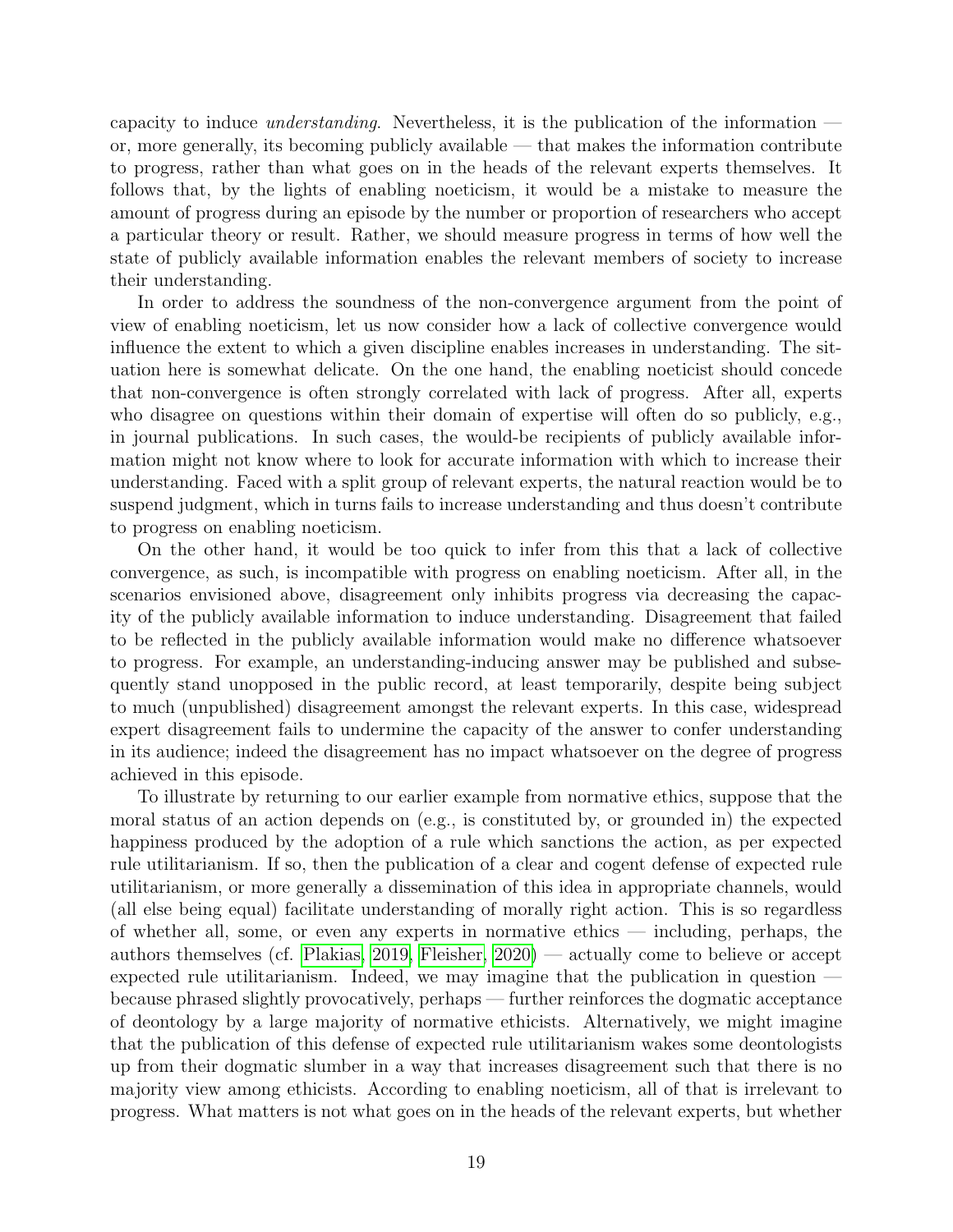the publicized products of their labor enable understanding among the consumers of those products.

# 3.3. Other Potential Accounts

We have sketched two general accounts of progress to illustrate how the two assumptions about the nature of progress that lead to its being incompatible with disagreement can plausibly be rejected in different ways. We emphasize, however, that there are many other ways of developing accounts of progress that reject these assumptions. For one thing, one can combine the 'veritism' of the first account with the 'enablingness' of the second, yielding a view on which progress consists in the formation of true or truthlike beliefs being enabled by publicly available information. (And *vice versa*, yielding 'proportional noeticism'.) In addition, there are arguably promising alternative ways to approach each of these two dimensions.<sup>[28](#page-0-0)</sup> For example, one might generalize the problem-solving account of scientific progress in a 'proportionalist' manner, such that the degree of progress is determined by the extent to which a greater proportion of the relevant experts judge more of what they take to be genuine problems to be solved.

# 4. Upshots and Conclusion

It might seem obvious that if there is widespread expert disagreement on some question, then progress has not been made on that question (or less than there otherwise would have been). We have argued that two key arguments for this principle rest on underscrutinized assumptions about what is required for progress. Specifically, we have argued against the assumption that making progress on a question Q requires that experts have justification or knowledge regarding Q; and, similarly, we have argued against the assumption that progress on Q requires any specific level of expert convergence regarding Q. Rejecting these assumptions has several important upshots for how we ought to think about the relationship between disagreement and progress, which we outline below.<sup>[29](#page-0-0)</sup>

# 4.1. Upshots for Philosophical Progress

We start by outlining a set of related upshots that are of particular relevance to the debate between optimists and pessimists about philosophical progress, i.e., the debate about how much progress philosophy has made (e.g., compared to the sciences), before moving on to upshots regarding disagreement and progress more generally. First, optimists are well-placed to resist pessimistic arguments that quickly conclude, from the observed patterns of widespread

<sup>&</sup>lt;sup>28</sup>Although the point is orthogonal to our concerns in this paper, there are strictly speaking three dimensions along which proportional veritism and enabling noeticism come apart: (i) which cognitive states matter for progress, (ii) whose cognitive states matter for progress, and (iii) whether these states must actually improve, or merely be enabled to improve, in order for there to be progress. In the main text, we collapse dimensions (ii) and (iii), but these could come apart. For example, one could propose an account according to which we make progress by enabling experts to accept true or more truthlike answers.

<sup>&</sup>lt;sup>29</sup>Indeed, the very same upshots follow even for those who are hesitant to reject these assumptions outright; all we need to motivate the upshots below is the acknowledgement that some genuine contenders among accounts of progress — mean proportional veritism and enabling noeticism — entails that these assumptions are false.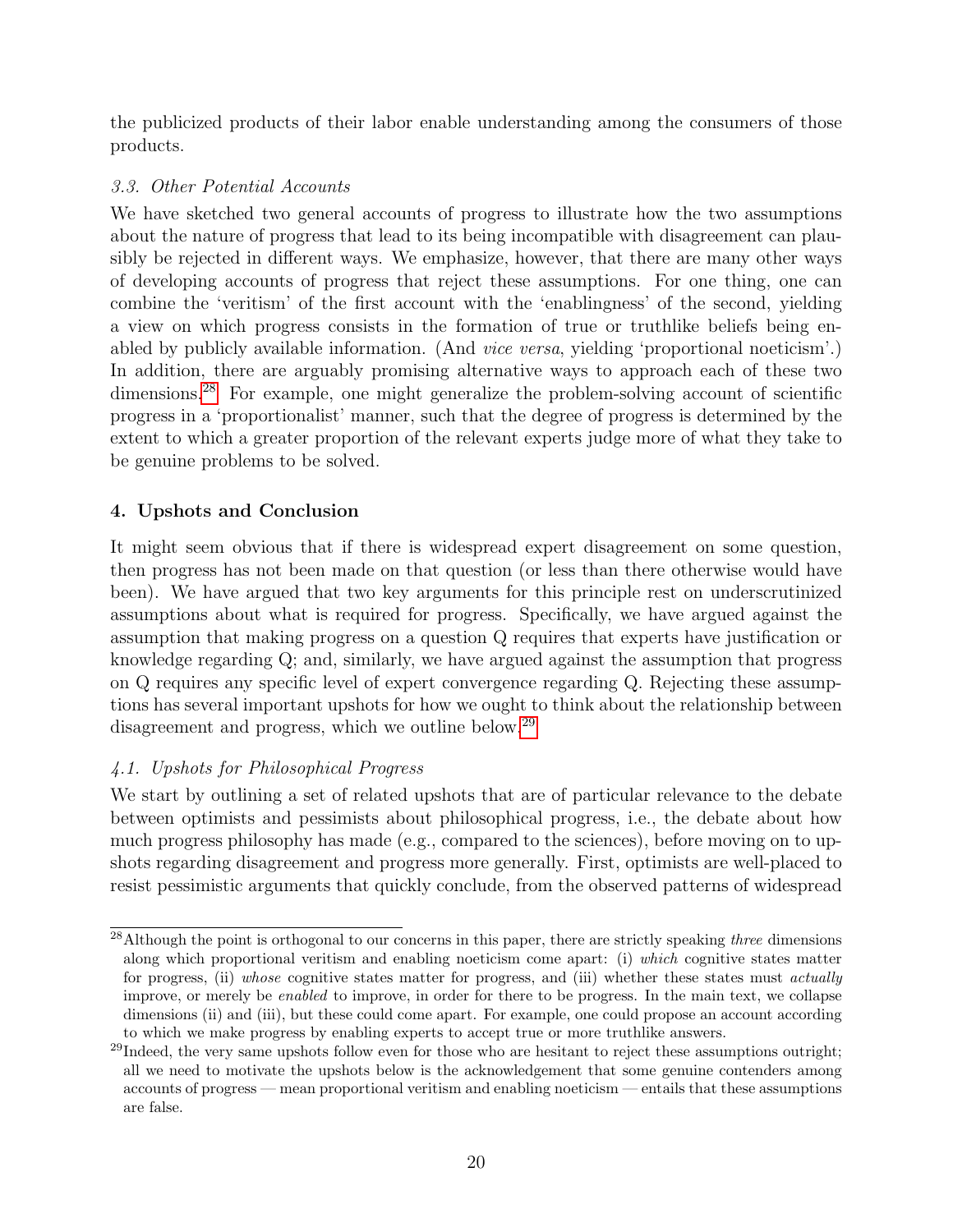and systematic disagreement between philosophers, that philosophy does not make progress. Nor does pessimism follow from *persistent* disagreement between philosophers, or *even diver*gence over time, i.e., increasing disagreement. Indeed, it does not even follow from the fact that philosophers disagree more than scientists (or from philosophers converging less than scientists) that there is less progress in philosophy than there is in science. There is nothing in the concept of progress itself that rules out the co-existence of progress and disagreement in philosophy.

Second, the fact that justification/knowledge and convergence can be plausibly rejected as requirements for progress should ease the pressure some have felt to adopt anti-factivist or anti-realist accounts of progress, especially regarding philosophical progress. For instance, Beebee argues that the widespread disagreement among philosophers on many central topics should lead us to "abandon the view that philosophy aims at knowledge"  $(2018, 1)$  $(2018, 1)$ .<sup>[30](#page-0-0)</sup> However, Beebee does not advocate that we retreat to an account of progress that eschews justification/knowledge and convergence requirements but is nonetheless committed to truth or accuracy as a central aim of philosophy (such as proportional veritism or enabling noeticism). Instead, she proposes a much more radical retreat to the Lewisian aim of "find[ing] out what equilibria there are that can withstand examination", where it is up to each one of us to and "come to rest at one or another of them" [\(Lewis, 1983,](#page-26-15) x, quoted in [Beebee,](#page-23-0)  $2018$ ,  $16$ ).<sup>[31](#page-0-0)</sup> On this view, progress is made in philosophy by identifying sets of views that cohesively hang together, such that sets of philosophical questions can be answered without contradiction or incoherence. With these points of equilibrium identified, there is no further philosophical work to do — no further project of finding out which set of views is true, for example.

Despite Beebee's avowed hope that this proposed non-factivist account of progress in philosophy is "a relatively conservative position with respect to the practice of first-order philosophy" [\(2018,](#page-23-0) 16-17), we suspect that most will agree with Chalmers that thinking of philosophy as seeking something less than truth "involves something of a lowering of our sights"  $(2015, 14).$  $(2015, 14).$ <sup>[32](#page-0-0)</sup> For those who share Chalmers' sentiment, the viability of accounts of progress that are factive, yet allow progress despite disagreement and divergence, will be welcome news. To be sure, to endorse these accounts requires rejecting some putative requirements on progress, viz. the justification/knowledge requirement and the convergence requirement. But as we have sought to show above, it is far from clear that these requirements were plausible to begin with. Indeed, even those who find the requirements *prima facie* plausible may be prepared, on reflection, to abandon them in order to preserve the arguably more important element of factivity in their accounts of progress.

Third, our analysis offers provide a new perspective on debates about the extent to which philosophy can provide us with arguments that can be described as 'knock-down' [\(Ballan-](#page-23-12)

 $30$ [Positions similar to Beebee's have been developed or endorsed by Rescher \(1978\), Moody \(1986\), and](#page-23-12) [Pigliucci \(2017\).](#page-23-12)

 $31$ [Stoljar \(2021\) disputes Beebee's interpretation of Lewis as claiming that finding equilibria is the ultimate](#page-23-12) [aim of philosophy.](#page-23-12)

 $32$ [Indeed Beebee seems to concede this when she says that "\[w\]hether or not \[seeking points of equilibrium\] is](#page-23-12) [what \[philosophers\] think of themselves as doing is another question, of course; I don't expect equilibrism](#page-23-12) [to be conservative with respect to that" \(2018, 17\).](#page-23-12)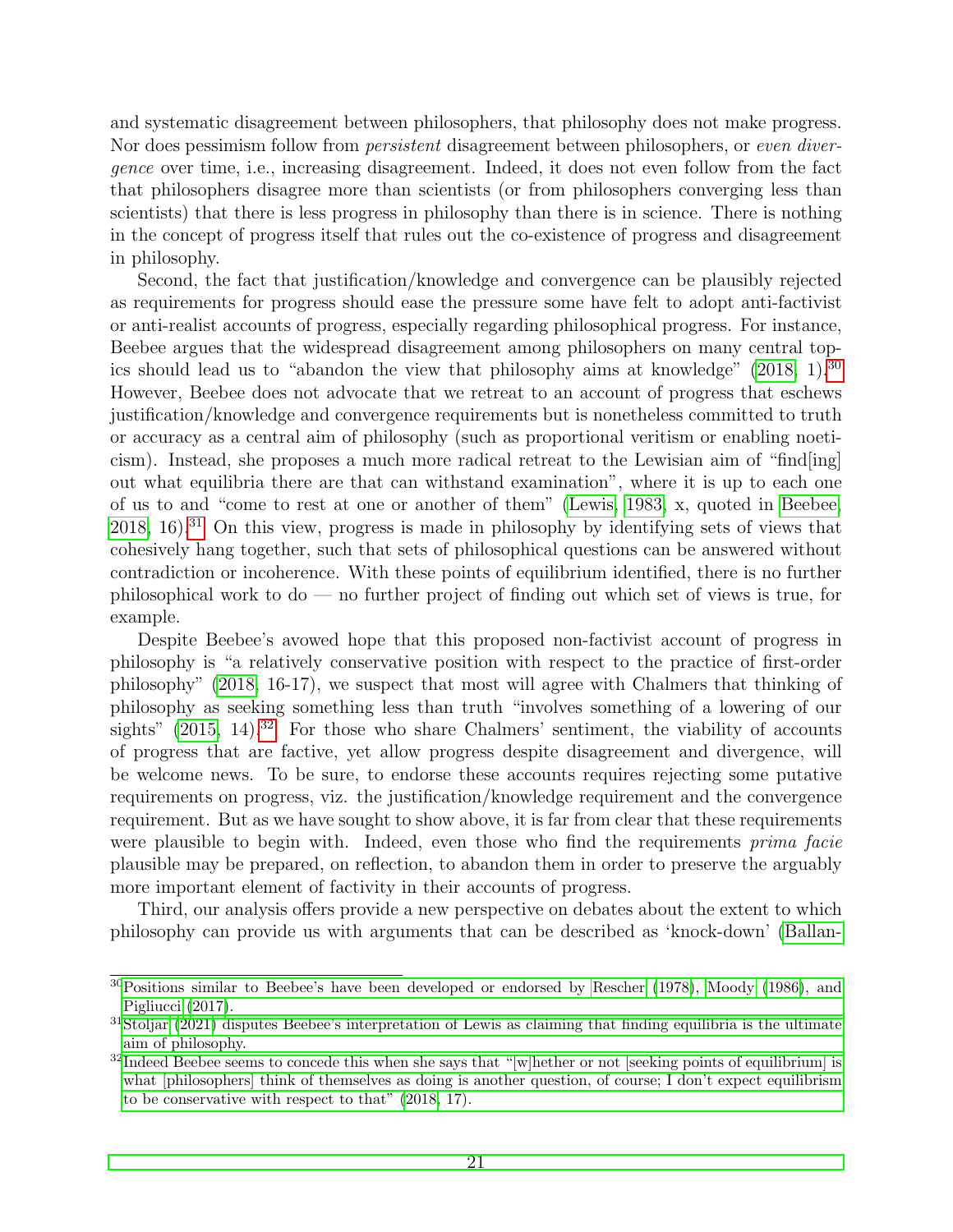[tyne, 2014,](#page-23-12) [Keller, 2015,](#page-25-19) [Stoljar, 2017,](#page-27-1) 140-142) or 'successful' [\(McGrath and Kelly, 2017,](#page-26-16) [van Inwagen, 2006\)](#page-27-4). In particular, on accounts that eschew justification/knowledge and convergence requirements (e.g., proportional veritism and enabling noeticism), progress can be made without the provision of any knock-down arguments powerful enough to convince all comers. Moreover, the bar for a (minimally) successful argument may be set very low indeed. To see this clearly, consider how a mean proportional veritist will think about the role of arguments. On this view, if an argument convinces just one expert to accept a slightly more truthlike answer to a question Q, then (all else being equal) progress has been made with respect to Q. Indeed, on this view, progress is possible despite the epistemically worrying phenomenon of premise deniability in philosophy  $-$  i.e., the fact that those who are disinclined to accept the conclusion of a philosophical argument can often plausibly deny one or more of the argument's premises [\(Chalmers, 2015,](#page-24-1) 18). Even if premise deniability undermines the extent to which philosophical arguments provide philosophers with justification or knowledge, and impedes the widespread endorsement of their conclusions, these arguments would still lead to (some) progress on a question Q if they just convince a single expert to accept a more truthlike answer to Q. There is thus cause for optimism about the frequency with which philosophical arguments are 'successful' in the sense that they lead to some degree of progress.

# 4.2. General Upshots

We conclude with some upshots regarding disagreement and progress more generally. As promised, our goal here is to paint a more nuanced picture of the relationship between disagreement and progress. The first and most immediate upshot concerns the alleged significance of disagreement — and empirical investigation of the extent to which there is in fact disagreement — for debates about progress, including both scientific and philosophical progress. Without a doubt, there is intrinsic value in exploring the beliefs of experts regarding a given question — including the extent to which they agree — and in debating whether certain patterns of disagreement among them undermine justification and knowledge. We have shown, however, that the extent to which these debates bear on the progress (or degree thereof) achieved on a given question depends on the role that justification/knowledge and convergence play in one's account of progress. Given that there are reasons to think neither justification nor convergence is required for progress, and given the availability of plausible accounts of progress that eschew such requirements, there is no quick and easy argument from observed disagreement on a question to pessimism about the extent to which progress has been made on that question.

However, that is not to say that disagreement is entirely unrelated to progress. In particular, disagreement can make much more difficult the epistemological question of how to discern whether we have made progress on some question.<sup>[33](#page-0-0)</sup> Given proportional veritism, when an expert regarding a question Q changes her beliefs about the answer to Q, this can be progressive (if the new belief is more truthlike), regressive (if the new belief is less truthlike) or neutral (if the new belief is, miraculously, equally as truthlike as the old belief). Without an Archimedean point from which we can directly access the true answer to Q, we

 $33$ [Niiniluoto](#page-26-6) [\(1980,](#page-26-6) [2019\)](#page-27-2) refers to this as the *methodological* question of progress, and distinguishes it from the factual question of progress (the question of how much progress there has in fact been).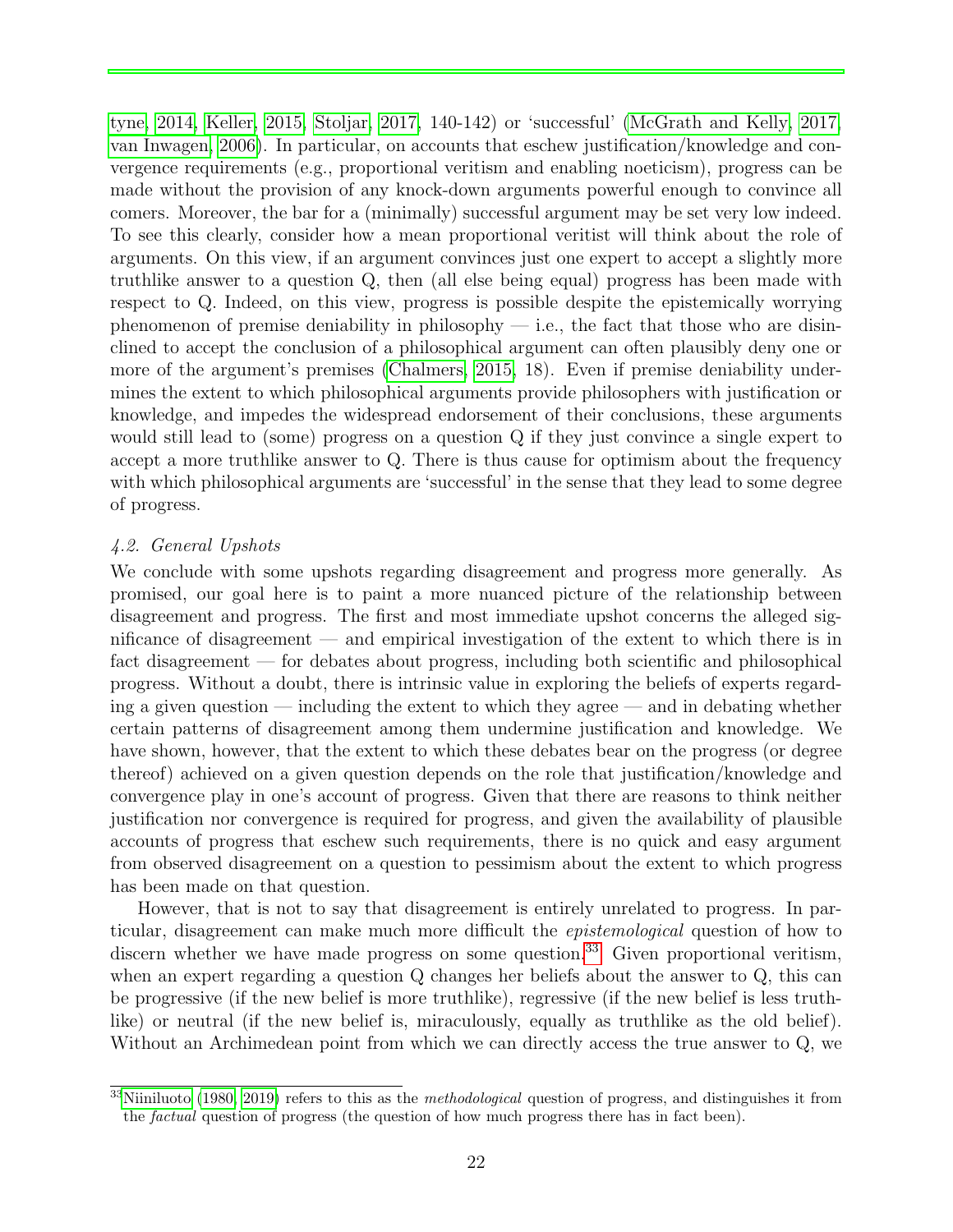are not well placed to determine the respective truthlikeness of the old and new beliefs, and thus we are not well placed to determine whether this development was progressive. In part, as is evident from the debate about progress in science, this epistemic problem of progress applies to any ascription of progress to a given episode for those who endorse factivist accounts of progress, since we can never say with absolute certainty that a later theory is true (or more truthlike/accurate than earlier theories).<sup>[34](#page-0-0)</sup> However, disagreement arguably aggravates this epistemic problem in so far as it makes it even more difficult to discern which theories, perhaps among several live contenders, are more and less likely to be true (or more truthlike/accurate). Interestingly, this appears to be a respect in which the difference between progress in science and progress in philosophy is more marked. If, and to the extent that, there is more agreement on scientific theories than on philosophical theories, we are arguably epistemically better placed to determine which developments are progressive in science than in philosophy.

Finally, an underexplored connection between disagreement and progress concerns how disagreement can *causally* impede progress. Clearly enough, persistent disagreement on a question often involves a large investment of cognitive resources that could otherwise have been harnessed in answering other questions. In this sense, disagreement on a question can hinder our capacity to make progress on *other* questions.<sup>[35](#page-0-0)</sup> This is not to say that we ought to seek agreement for agreement's sake, since unanimous agreement on a completely wrongheaded answer would presumably impede progress to an even greater extent than most forms of disagreement. Indeed, it has been argued that disagreement can be good for the health of a discipline, e.g., in decreasing confirmation bias [\(Cruz and Smedt, 2013\)](#page-24-17), which presumably promotes progress in the long term. With that said, the capacity of disagreement to causally impede progress might explain why there is more progress in the 'hard' sciences than in philosophy (if that is indeed the case). For if there is generally less disagreement among 'hard' scientists than among philosophers, then the latter may be more frequently able to collectively move on from one question to the next in virtue of having answered the previous question in an agreed-upon way.

# 4.3. Conclusion

In sum, then, we arrive at the somewhat delicate position that although disagreement need not be incompatible with progress, it can causally impede progress, and can undermine our ability to tell which developments are progressive (and to what degree). Although this might seem to concede a lot to a form of (epistemic) pessimism, we want to emphasize that reasons to be sceptical that we can tell which developments in philosophy are progressive are less pernicious than reasons to be sceptical that progress is ever made at all. For if philosophy makes no progress, then to continue doing philosophical research would surely be a waste of our time and resources. By contrast, if it's merely hard to tell when progress has been made in the face of persistent disagreement, and yet there is no reason to think it has not or cannot

 $34$ [Niiniluoto](#page-26-17) [\(1984,](#page-26-17) [2019\)](#page-27-2) draws upon the notion of *estimated progress* to render this issue more tractable.

<sup>35</sup>Along similar lines, [Chu and Evans](#page-24-18) [\(2021\)](#page-24-18) argue that a large volume of published work within a discipline can causally impede progress via the ossification of a small canon of highly cited central works making it more difficult for promising new ideas to attract attention.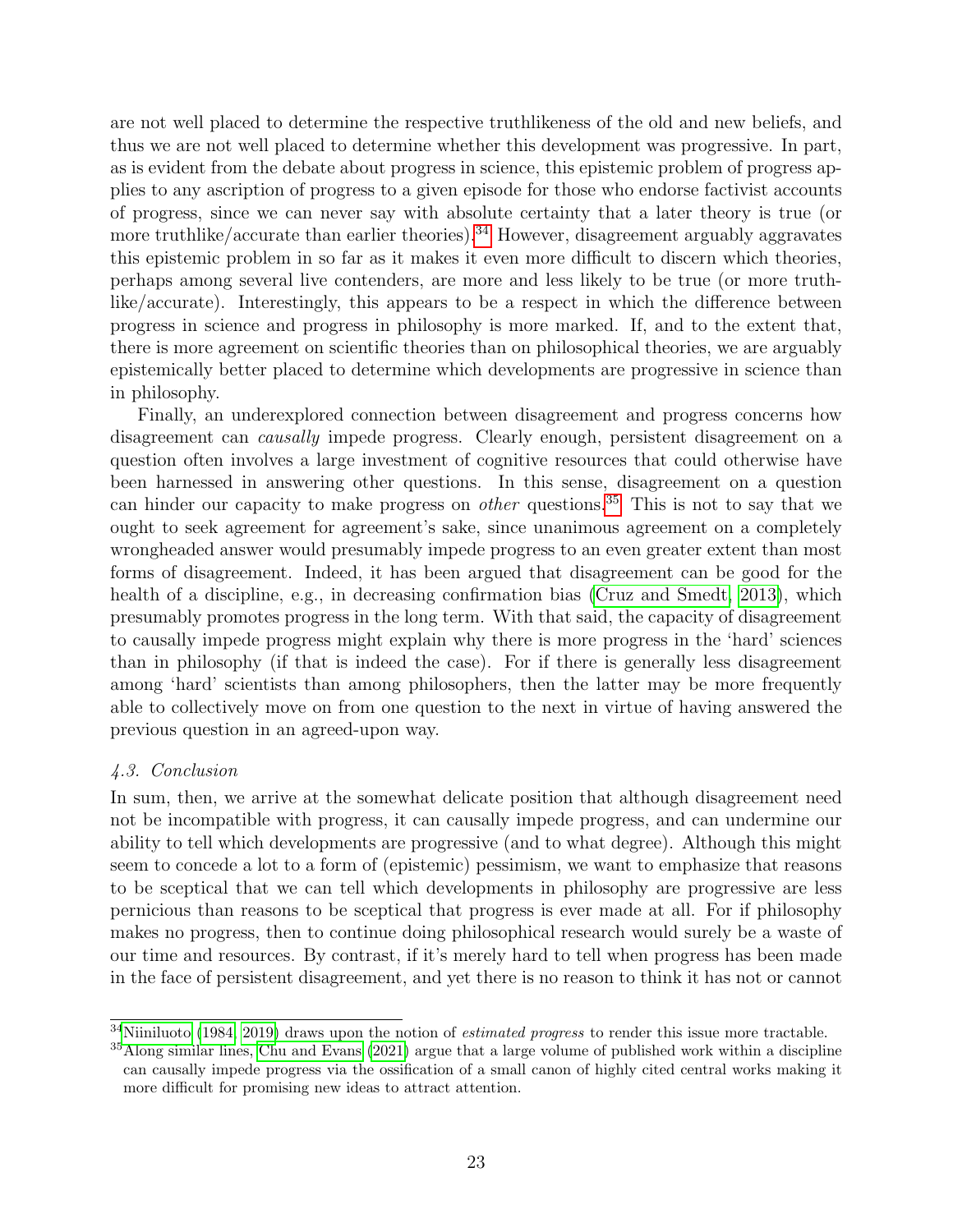be made at all, then that is not a compelling reason for philosophers to give up altogether on trying to make progress. Disagreement calls for humility, not despair.

# Acknowledgements

We are grateful for insightful feedback from audiences at Uppsala University, Inland Norway University of Applied Sciences, National Taiwan University, and the conference Agreement and Disagreement Beyond Ethics and Epistemology at Kent University. We also thank anonymous readers for this journal. Research for this paper was funded by the Icelandic Centre for Research (grant number: 195617-051).

# References

- <span id="page-23-9"></span>Asay, J. (2019). Going local: A defense of methodological localism about scientific realism. Synthese, 196:587–609.
- <span id="page-23-12"></span>Ballantyne, N. (2014). Knockdown arguments. Erkenntnis, 79(3):525–543.
- <span id="page-23-4"></span>Barnett, Z. (2019). Philosophy without belief. Mind, 128(509):109–138.
- <span id="page-23-5"></span>Beebe, J. R., Baghramian, M., Drury, L., and Dellsén, F. (2019). Divergent perspectives on expert disagreement: Preliminary evidence from climate science, climate policy, astrophysics, and public opinion. Environmental Communication, 13:35–50.
- <span id="page-23-0"></span>Beebee, H. (2018). The presidential address: Philosophical scepticism and the aims of philosophy. Proceedings of the Aristotelian Society, 118(1):1–24.
- <span id="page-23-2"></span>Bengson, J., Cuneo, T., and Shafer-Landau, R. (2019). Method in the service of progress. Analytic Philosophy, 60(3):179–205.
- <span id="page-23-6"></span>Bird, A.  $(2007)$ . What is scientific progress? *Noûs*,  $41(1):64-89$ .
- <span id="page-23-8"></span>Bird, A. (2008). Scientific progress as accumulation of knowledge: A reply to Rowbottom. Studies in History and Philosophy of Science, 39:279–281.
- <span id="page-23-10"></span>Bird, A. (2010). Social knowing: The social sense of 'scientific knowledge'. Philosophical Perspectives, 24:23–56.
- <span id="page-23-11"></span>Bird, A. (2014). When is there a group that knows? Distributed cognition, scientific knowledge, and the social epistemic subject. In Lackey, J., editor, Essays in Collective Epistemology, pages 42–63. Oxford University Press, Oxford.
- <span id="page-23-7"></span>Bird, A. (2016). Scientific progress. In Humphreys, P., editor, *Oxford Handbook in Philosophy of* Science, pages 544–563. Oxford University Press, Oxford.
- <span id="page-23-1"></span>Bourget, D. and Chalmers, D. J. (2014). What do philosophers believe? Philosophical Studies,  $170(3):465-500.$
- <span id="page-23-3"></span>Bourget, D. and Chalmers, D. J. (2021). Philosophers on philosophy: The PhilPapers 2020 survey. Data available online at <https://survey2020.philpeople.org/>.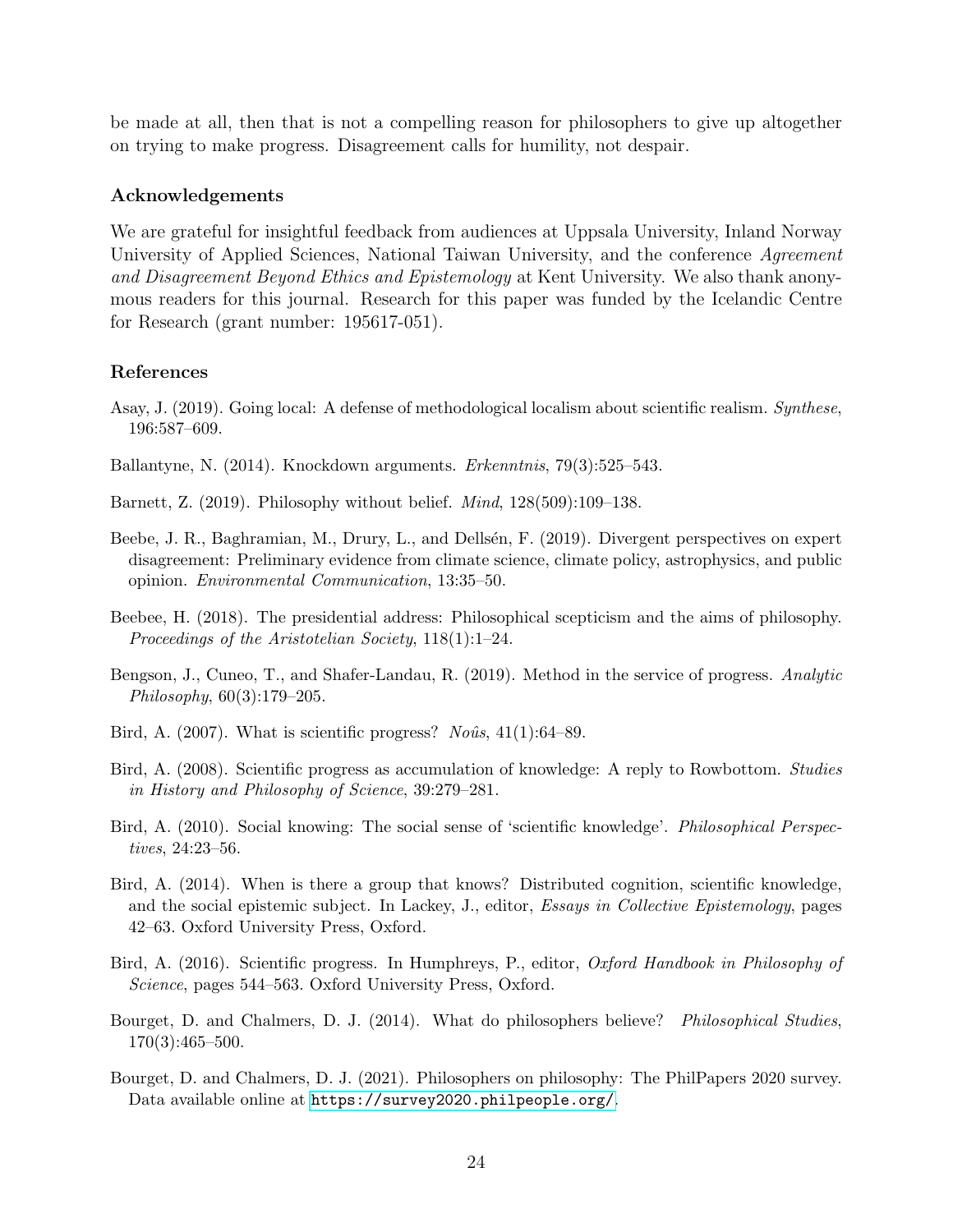- <span id="page-24-3"></span>Brock, S. (2017). Is philosophy progressing fast enough? In Blackford, R. and Broderick, D., editors, Philosophy's Future. The Problem of Philosophical Progress, pages 119–131. Wiley Blackwell.
- <span id="page-24-2"></span>Cappelen, H. (2017). Disagreement in philosophy: An optimistic perspective. In D'Oro, G. and Overgaard, S., editors, The Cambridge Companion to Philosophical Methodology. Cambridge University Press.
- <span id="page-24-12"></span>Cappelen, H. (2018). Fixing Language: An Essay on Conceptual Engineering. Oxford University Press, Oxford.
- <span id="page-24-9"></span>Carter, J. A. (2018). On behalf of controversial view agnosticism. European Journal of Philosophy, 26(4):1358–1370.
- <span id="page-24-14"></span>Cevolani, G. and Tambolo, L. (2013). Progress as approximation to the truth: A defence of the verisimilitudinarian approach. Erkenntnis, 78:921–935.
- <span id="page-24-1"></span>Chalmers, D. J. (2015). Why isn't there more progress in philosophy? Philosophy, 90(1):3–31.
- <span id="page-24-18"></span>Chu, J. S. and Evans, J. A. (2021). Slowed canonical progress in large fields of science. Proceedings of the National Academy of Sciences, 118(41).
- <span id="page-24-17"></span>Cruz, H. D. and Smedt, J. D. (2013). The value of epistemic disagreement in scientific practice. The case of Homo Floresiensis. Studies in History and Philosophy of Science Part A, 44(2):169–177.
- <span id="page-24-7"></span>Daly, C. (2017). Persistent philosophical disagreement. *Proceedings of the Aristotelian Society*, 117(1):23–40.
- <span id="page-24-5"></span>Dellsén, F. (2016). Scientific progress: Knowledge versus understanding. Studies in History and Philosophy of Science Part A, 56:72–83.
- <span id="page-24-16"></span>Dellsén, F. (2017). Understanding without justification or belief. Ratio, 30(3):239–254.
- <span id="page-24-15"></span>Dellsén, F. (2020). Beyond explanation: Understanding as dependency modelling. The British Journal for the Philosophy of Science, 71(4):1261–1286.
- <span id="page-24-6"></span>Dellsén, F. (2021). Understanding scientific progress: The noetic account. Synthese, pages 1–30.
- <span id="page-24-11"></span>Dellsén, F. and Baghramian, M. (2020). Disagreement in science: Introduction to the special issue. Synthese, pages 1–11.
- <span id="page-24-4"></span>Dellsén, F., Lawler, I., and Norton, J. (2021). Thinking about progress: From science to philosophy.  $No\hat{u}s$ .
- <span id="page-24-0"></span>Dietrich, E. (2011). There is no progress in philosophy. Essays in Philosophy, 12(2):330–345.
- <span id="page-24-8"></span>Elga, A. (2007). Reflection and disagreement. Nous, 41:478–502.
- <span id="page-24-13"></span>Fahrbach, L. (2017). Scientific revolutions and the explosion of scientific evidence. Synthese, 194(12):5039–5072.
- <span id="page-24-10"></span>Fleisher, W. (2018). Rational endorsement. Philosophical Studies, 175(10):2649–2675.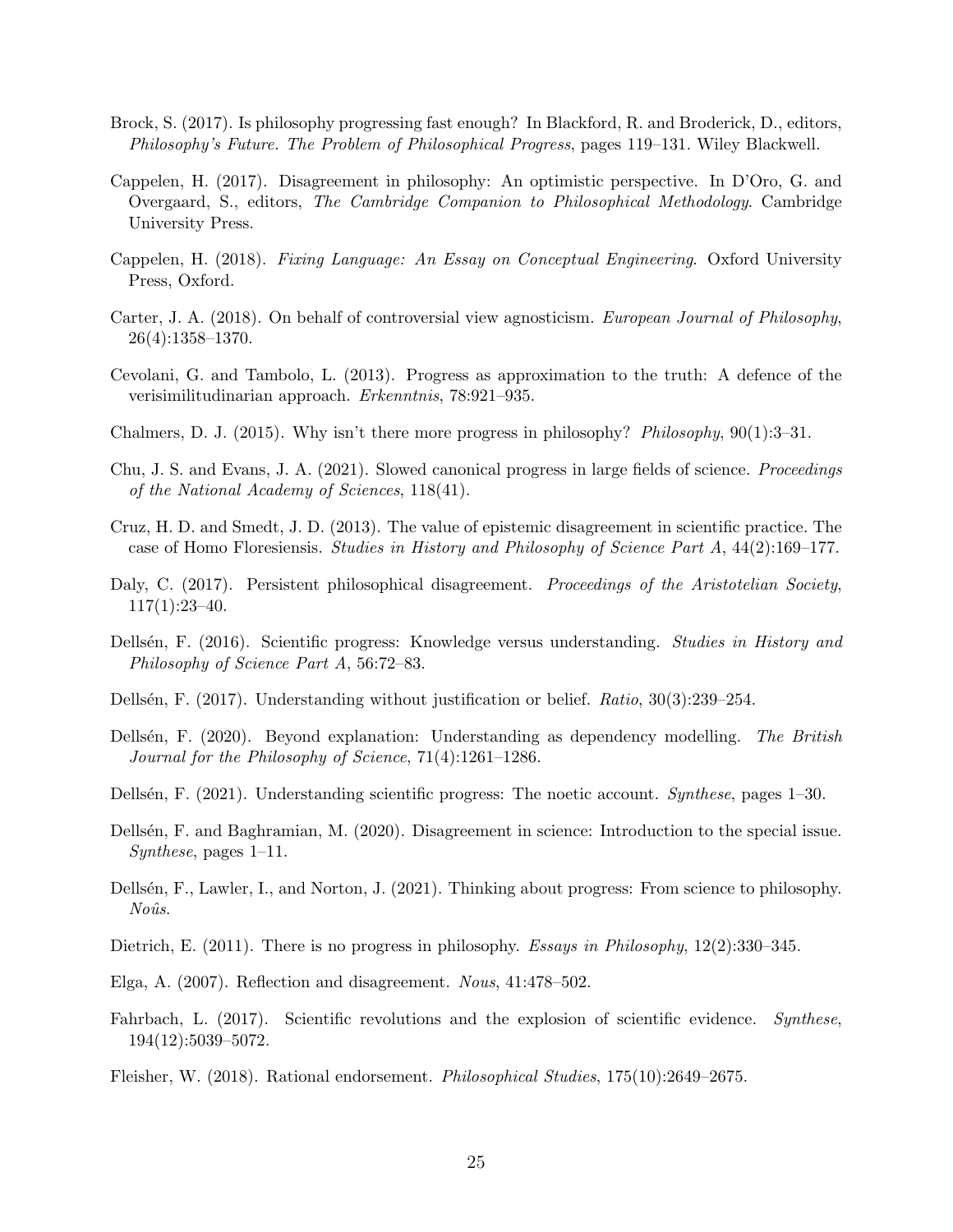- <span id="page-25-7"></span>Fleisher, W. (2020). Publishing without (some) belief. Thought: A Journal of Philosophy, 9(4):237– 246.
- <span id="page-25-11"></span>Frances, B. (2013). Philosophical renegades. In Christensen, D. and Lackey, J., editors, The Epistemology of Disagreement: New Essays, pages 121–166. Oxford University Press.
- <span id="page-25-1"></span>Frances, B. (2017). Extensive philosophical agreement and progress. Metaphilosophy, 48(1-2):47–57.
- <span id="page-25-8"></span>Frances, B. and Matheson, J. (2019). Disagreement. In Zalta, E. N., editor, The Stanford Encyclopedia of Philosophy. Metaphysics Research Lab, Stanford University, Winter 2019 edition.
- <span id="page-25-13"></span>Gilbert, M. (1989). On Social Facts. Routledge, London.
- <span id="page-25-14"></span>Gilbert, M. (1994). Remarks on collective belief. In Schmitt, F., editor, Socializing Epistemology: The Social Dimensions of Knowledge, pages 235–256. Rowman and Littlefield, Lanham, MD.
- <span id="page-25-6"></span>Goldberg, S. (2013a). Defending philosophy in the face of systematic disagreement. In Machuca, D. E., editor, Disagreement and Skepticism, pages 277–294. Routledge.
- <span id="page-25-9"></span>Goldberg, S. (2013b). Disagreement, defeat, and assertion. In Christensen, D. P. and Lackey, J., editors, The Epistemology of Disagreement: New Essays, page 167. Oxford University Press.
- <span id="page-25-10"></span>Goldberg, S. C. (2009). Reliabilism in philosophy. *Philosophical Studies*, 142(1):105–117.
- <span id="page-25-3"></span>Goldstein, R. (2014). Plato at the Googleplex: Why Philosophy Won't Go Away. Pantheon Books.
- <span id="page-25-16"></span>Greco, J. (2014). Episteme: Knowledge and understanding. In Timpe, K. and Boyd, C., editors, Virtues and Their Vices, pages 287–302. Oxford University Press, Oxford.
- <span id="page-25-18"></span>Grimm, S. (2021). Understanding. In Zalta, E. N., editor, The Stanford Encyclopedia of Philosophy. Metaphysics Research Lab, Stanford University, Summer 2021 edition.
- <span id="page-25-15"></span>Grimm, S. R. (2006). Is understanding a species of knowledge? *British Journal for the Philosophy* of Science, 57(3):515–535.
- <span id="page-25-4"></span>Gutting, G. (2016). Philosophical progress. In Cappelen, H., Gendler, T. S., and Hawthorne, J., editors, The Oxford Handbook of Philosophical Methodology, pages 309–325. Oxford University Press.
- <span id="page-25-12"></span>Hesse, M. (1976). Truth and the growth of scientific knowledge. *PSA: Proceedings of the Biennial* Meeting of the Philosophy of Science Association, 1976:261–280.
- <span id="page-25-17"></span>Hills, A. (2015). Understanding why.  $No\hat{u}s$ , 49(2):661–688.
- <span id="page-25-0"></span>Horwich, P. (2012). Wittgenstein's Metaphilosophy. Oxford University Press.
- <span id="page-25-2"></span>Jones, W. E. (2017). Philosophy, progress, and identity. In Blackford, R. and Broderick, D., editors, Philosophy's Future. The Problem of Philosophical Progress, pages 227–239. Wiley Blackwell.
- <span id="page-25-5"></span>Kamber, R. (2017). Does philosophical progress matter? In Blackford, R. and Broderick, D., editors, Philosophy's Future. The Problem of Philosophical Progress, pages 133–143. Wiley Blackwell.
- <span id="page-25-19"></span>Keller, J. A. (2015). On knockdown arguments. *Erkenntnis*, 80(6):1205–1215.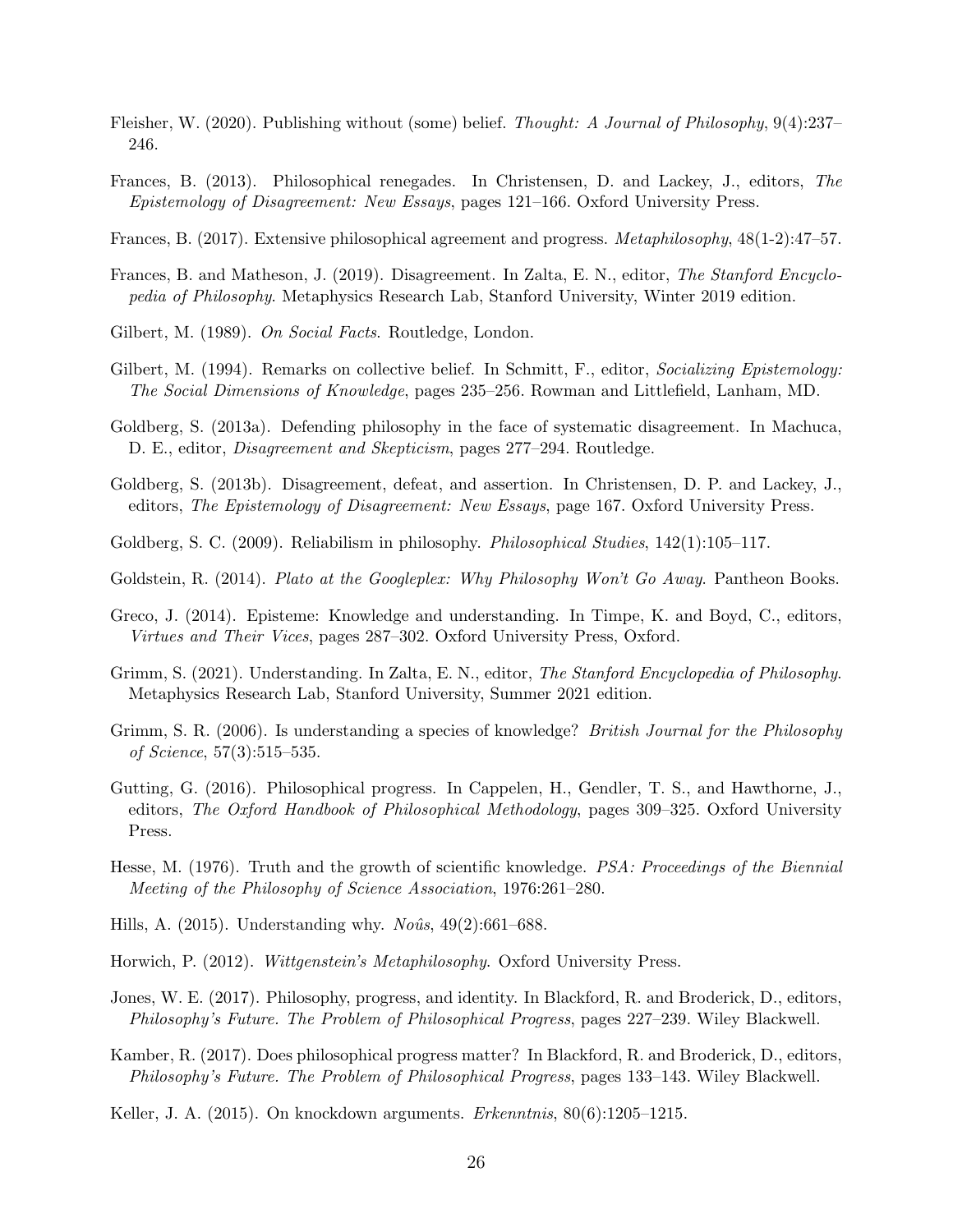- <span id="page-26-3"></span>Kelly, T. (2016). Disagreement in philosophy: Its epistemic significance. In Cappelen, H., Gendler, T. S., and Hawthorne, J., editors, The Oxford Handbook of Philosophical Methodology, pages 374–394. Oxford University Press, Oxford.
- <span id="page-26-4"></span>Khemlani, S. and Johnson-Laird (2012). Theories of the syllogism: A meta-analysis. *Psychological* Bulletin, 138:427–457.
- <span id="page-26-14"></span>Kim, J. (1994). Explanatory knowledge and metaphysical dependence. *Philosophical Issues*, 5:51– 69.
- <span id="page-26-10"></span>King, N. (2011). Disagreement: What's the problem? or a good peer is hard to find. *Philosophy* and Phenomenological Research, 85:249–272.
- <span id="page-26-5"></span>Klamer, A. and McCloskey, D. (1989). The rhetoric of disagreement. Rethinking Marxism, 2(3):141– 161.
- <span id="page-26-11"></span>Lange, M. (2002). Baseball, pessimistic inductions and the turnover fallacy. Analysis, 62(4):281–285.
- <span id="page-26-8"></span>Laudan, L. (1977). Progress and its Problems: Toward a Theory of Scientific Growth. University of California Press.
- <span id="page-26-9"></span>Laudan, L. (1981). A problem-solving approach to scientific progress. In Hacking, I., editor, Scientific Revolutions, pages 144–155. Oxford University Press, Oxford.
- <span id="page-26-15"></span>Lewis, D. (1983). *Philosophical Papers: Volume I*. Oup Usa.
- <span id="page-26-0"></span>Lovejoy, A. O. (1917). On some conditions of progress in philosophical inquiry. *Philosophical Review*, 26(2):123–163.
- <span id="page-26-12"></span>Magnus, P. and Callender, C. (2004). Realist ennui and the base rate fallacy. *Philosophy of Science*, 71:320–338.
- <span id="page-26-16"></span>McGrath, S. and Kelly, T. (2017). Are there any successful philosophical arguments? In Keller, J. A., editor, Being, Freedom, and Method: Themes From the Philosophy of Peter van Inwagen. Oxford University Press UK.
- <span id="page-26-1"></span>McKenzie, K. (2020). A curse on both houses: Naturalistic versus a priori metaphysics and the problem of progress. Res Philosophica, 97(1):1–29.
- <span id="page-26-13"></span>Mizrahi, M. and Buckwalter, W. (2014). The role of justification in the ordinary concept of scientific progress. Journal for General Philosophy of Science / Zeitschrift für Allgemeine Wissenschafts*theorie*,  $45(1):151-166$ .
- <span id="page-26-2"></span>Moody, T. C. (1986). Progress in philosophy. American Philosophical Quarterly, 23(1):35–46.
- <span id="page-26-6"></span>Niiniluoto, I. (1980). Scientific progress.  $Synthese$ ,  $45(3):427-462$ .
- <span id="page-26-17"></span>Niiniluoto, I. (1984). Is science progressive? Reidel, Dordrecht.
- <span id="page-26-7"></span>Niiniluoto, I. (2014). Scientific progress as increasing verisimilitude. Studies in History and Philosophy of Science Part A, 46:73–77.